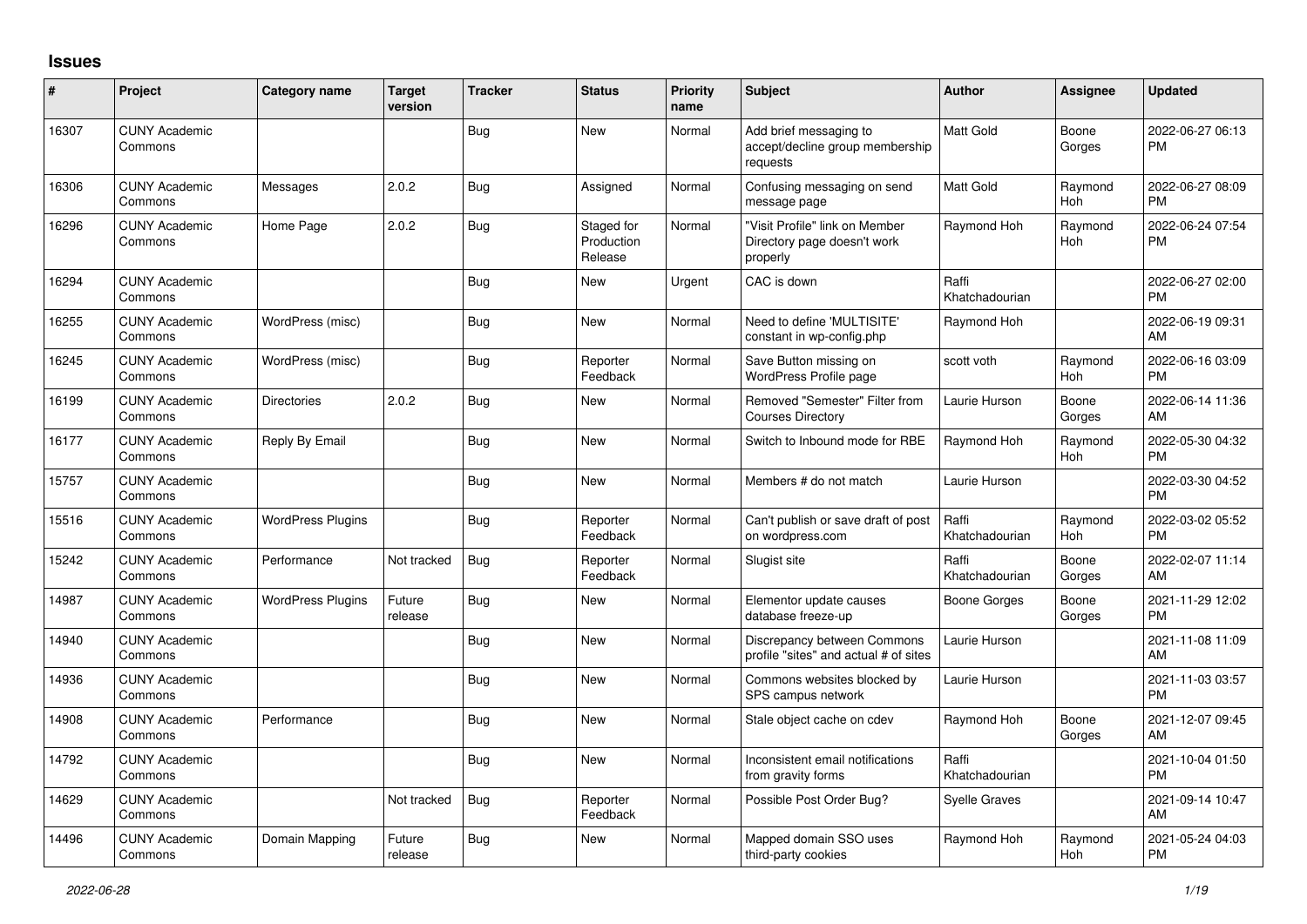| #     | Project                         | <b>Category name</b>       | <b>Target</b><br>version | <b>Tracker</b> | <b>Status</b>        | <b>Priority</b><br>name | Subject                                                                                       | Author                | <b>Assignee</b> | <b>Updated</b>                |
|-------|---------------------------------|----------------------------|--------------------------|----------------|----------------------|-------------------------|-----------------------------------------------------------------------------------------------|-----------------------|-----------------|-------------------------------|
| 14483 | <b>CUNY Academic</b><br>Commons | WordPress - Media          | Not tracked              | <b>Bug</b>     | Reporter<br>Feedback | Normal                  | Wordpress PDF Embed Stopped<br>Working after JITP Media Clone                                 | <b>Patrick DeDauw</b> | Boone<br>Gorges | 2021-05-20 01:51<br>PM        |
| 14113 | <b>CUNY Academic</b><br>Commons | WordPress (misc)           | Future<br>release        | Bug            | Hold                 | Normal                  | Block Editor Not Working on this<br>page - Json error                                         | scott voth            | Boone<br>Gorges | 2021-03-05 11:01<br>AM        |
| 13949 | <b>CUNY Academic</b><br>Commons |                            | Not tracked              | Bug            | New                  | Normal                  | Continued debugging of runaway<br>MySQL connections                                           | <b>Matt Gold</b>      | Boone<br>Gorges | 2021-09-14 10:42<br>AM        |
| 13457 | <b>CUNY Academic</b><br>Commons | Group Forums               | 2.0.2                    | <b>Bug</b>     | <b>New</b>           | High                    | Forum post not sending<br>notifications                                                       | Filipa Calado         | Raymond<br>Hoh  | 2022-06-14 11:36<br>AM        |
| 13430 | <b>CUNY Academic</b><br>Commons | Reply By Email             | Not tracked              | <b>Bug</b>     | New                  | Normal                  | Delay in RBE                                                                                  | Luke Waltzer          | Raymond<br>Hoh  | 2020-10-13 11:16<br>AM        |
| 13331 | <b>CUNY Academic</b><br>Commons | Site cloning               | Future<br>release        | Bug            | <b>New</b>           | Normal                  | Combine Site Template and<br>Clone operations                                                 | <b>Boone Gorges</b>   | Jeremy Felt     | 2021-11-19 12:39<br>PM        |
| 13328 | <b>CUNY Academic</b><br>Commons | Group Forums               | Not tracked              | <b>Bug</b>     | Reporter<br>Feedback | Normal                  | cross-posting in two related<br>groups                                                        | Marilyn Weber         | Raymond<br>Hoh  | 2020-09-15 10:39<br><b>PM</b> |
| 12573 | <b>CUNY Academic</b><br>Commons | <b>WordPress Plugins</b>   | Future<br>release        | <b>Bug</b>     | New                  | Normal                  | <b>CommentPress Core Issues</b>                                                               | scott voth            |                 | 2020-03-24 04:32<br><b>PM</b> |
| 12438 | <b>CUNY Academic</b><br>Commons | Courses                    | Not tracked              | <b>Bug</b>     | New                  | Normal                  | Site appearing twice                                                                          | Laurie Hurson         | Boone<br>Gorges | 2020-02-18 01:34<br><b>PM</b> |
| 12436 | <b>CUNY Academic</b><br>Commons |                            | Not tracked              | <b>Bug</b>     | Assigned             | Normal                  | Nightly system downtime                                                                       | <b>Boone Gorges</b>   |                 | 2020-08-01 09:30<br>AM        |
| 12360 | <b>CUNY Academic</b><br>Commons | <b>WordPress Themes</b>    | Not tracked              | Bug            | Reporter<br>Feedback | Normal                  | site just says "DANTE We are<br>currently in maintenance mode,<br>please check back shortly." | Marilyn Weber         |                 | 2020-02-04 12:13<br>PM        |
| 12198 | <b>CUNY Academic</b><br>Commons |                            | Not tracked              | <b>Bug</b>     | Reporter<br>Feedback | Normal                  | Duplicate listing in My Sites                                                                 | Tom Harbison          |                 | 2019-12-09 05:50<br><b>PM</b> |
| 11971 | <b>CUNY Academic</b><br>Commons | <b>Email Notifications</b> | Future<br>release        | <b>Bug</b>     | Reporter<br>Feedback | Low                     | Pictures obscured in emailed post<br>notifications                                            | Marilyn Weber         | Raymond<br>Hoh  | 2019-11-21 01:14<br><b>PM</b> |
| 11879 | <b>CUNY Academic</b><br>Commons |                            | Not tracked              | Bug            | New                  | Normal                  | Hypothesis comments appearing<br>on multiple, different pdfs across<br>blogs                  | Laurie Hurson         | Laurie Hurson   | 2019-09-19 02:39<br><b>PM</b> |
| 11649 | <b>CUNY Academic</b><br>Commons | <b>WordPress Plugins</b>   | 2.0.2                    | <b>Bug</b>     | In Progress          | Normal                  | CC license displayed on every<br>page                                                         | Gina Cherry           | Raymond<br>Hoh  | 2022-06-14 11:36<br>AM        |
| 11556 | <b>CUNY Academic</b><br>Commons | Courses                    | Not tracked              | Bug            | Reporter<br>Feedback | Normal                  | Instructor name given in course<br>listing                                                    | Tom Harbison          |                 | 2019-06-25 04:12<br>PM        |
| 11415 | <b>CUNY Academic</b><br>Commons | <b>WordPress Plugins</b>   | Not tracked              | Bug            | Reporter<br>Feedback | Normal                  | <b>Blog Subscriptions in Jetpack</b>                                                          | Laurie Hurson         |                 | 2019-05-14 10:34<br>AM        |
| 11392 | <b>CUNY Academic</b><br>Commons |                            | Future<br>release        | <b>Bug</b>     | New                  | Normal                  | Migrate users away from<br><b>StatPress</b>                                                   | <b>Boone Gorges</b>   |                 | 2019-04-23 03:53<br><b>PM</b> |
| 11243 | <b>CUNY Academic</b><br>Commons | BuddyPress (misc)          | Future<br>release        | <b>Bug</b>     | New                  | Normal                  | Audit bp-custom.php                                                                           | Raymond Hoh           | Raymond<br>Hoh  | 2022-04-26 11:59<br>AM        |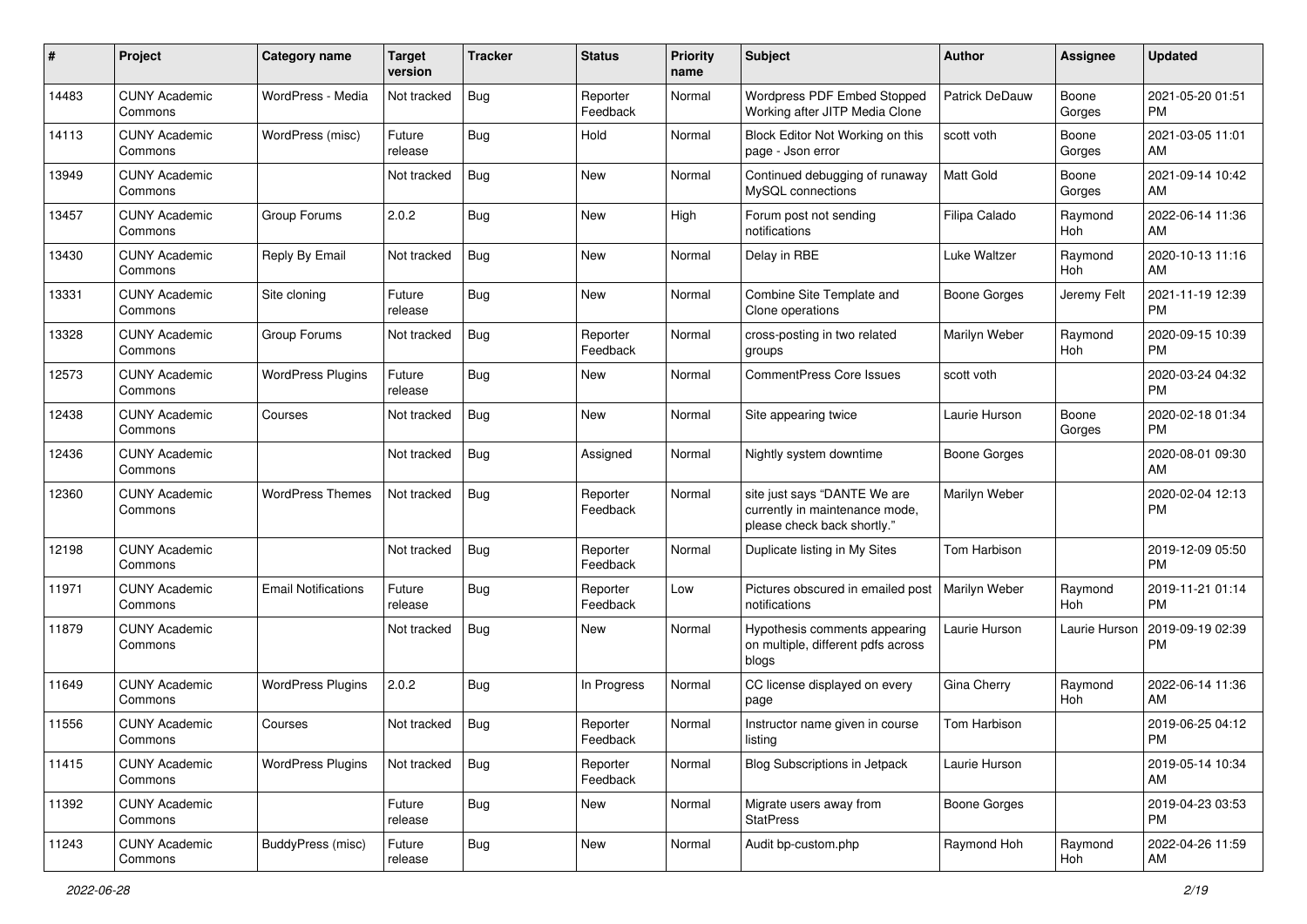| #     | Project                         | <b>Category name</b>       | Target<br>version | <b>Tracker</b> | <b>Status</b>        | <b>Priority</b><br>name | <b>Subject</b>                                                                                               | <b>Author</b>    | <b>Assignee</b>       | <b>Updated</b>                |
|-------|---------------------------------|----------------------------|-------------------|----------------|----------------------|-------------------------|--------------------------------------------------------------------------------------------------------------|------------------|-----------------------|-------------------------------|
| 11120 | <b>CUNY Academic</b><br>Commons | <b>WordPress Plugins</b>   | Not tracked       | Bug            | Reporter<br>Feedback | Normal                  | Events Manager Events Not<br>Showing Up                                                                      | Mark Webb        |                       | 2019-02-27 04:10<br><b>PM</b> |
| 11024 | <b>CUNY Academic</b><br>Commons | WordPress (misc)           | Future<br>release | <b>Bug</b>     | <b>New</b>           | Normal                  | Subsites should not show "you<br>should update your .htaccess<br>now" notice after permalink setting<br>save | Boone Gorges     |                       | 2019-01-28 01:35<br><b>PM</b> |
| 10794 | <b>CUNY Academic</b><br>Commons | Performance                | Not tracked       | Bug            | <b>New</b>           | Normal                  | Memcached connection<br>occasionally breaks                                                                  | Boone Gorges     | Boone<br>Gorges       | 2018-12-06 03:30<br><b>PM</b> |
| 10769 | <b>CUNY Academic</b><br>Commons | <b>WordPress Themes</b>    | Not tracked       | Bug            | Reporter<br>Feedback | Normal                  | 2011 Theme Sidebar                                                                                           | Mark Webb        |                       | 2018-12-04 04:09<br><b>PM</b> |
| 10678 | <b>CUNY Academic</b><br>Commons |                            | Not tracked       | Bug            | Reporter<br>Feedback | High                    | Newsletter Plugin Not Sending<br><b>Out Newsletters</b>                                                      | Mark Webb        | Boone<br>Gorges       | 2019-09-16 09:38<br><b>PM</b> |
| 10262 | <b>CUNY Academic</b><br>Commons |                            | Not tracked       | <b>Bug</b>     | Reporter<br>Feedback | Normal                  | Newsletter Plugin: Broken Image<br>at Bottom of All Newsletters                                              | Mark Webb        | Raymond<br>Hoh        | 2018-08-30 05:17<br><b>PM</b> |
| 10040 | <b>CUNY Academic</b><br>Commons | WordPress (misc)           | Not tracked       | Bug            | Reporter<br>Feedback | Normal                  | User doesn't see full list of themes                                                                         | <b>Matt Gold</b> | Boone<br>Gorges       | 2018-07-25 10:12<br>AM        |
| 9979  | <b>CUNY Academic</b><br>Commons | <b>Email Notifications</b> | Not tracked       | Bug            | Reporter<br>Feedback | Normal                  | Reports of slow email activation<br>emails                                                                   | <b>Matt Gold</b> | Boone<br>Gorges       | 2018-08-29 09:40<br><b>PM</b> |
| 9926  | <b>CUNY Academic</b><br>Commons | <b>WordPress Plugins</b>   | Future<br>release | Bug            | <b>New</b>           | Normal                  | twitter-mentions-as-comments<br>cron jobs can run long                                                       | Boone Gorges     | Boone<br>Gorges       | 2018-10-24 12:34<br><b>PM</b> |
| 9835  | <b>CUNY Academic</b><br>Commons | Group Forums               | Future<br>release | Bug            | Assigned             | Normal                  | add a "like" function?                                                                                       | Marilyn Weber    | <b>Erik Trainer</b>   | 2018-06-05 01:49<br><b>PM</b> |
| 9515  | <b>CUNY Academic</b><br>Commons | <b>WordPress Plugins</b>   | Not tracked       | Bug            | Reporter<br>Feedback | Normal                  | Text to Speech plugin - "More<br>Slowly" checkbox not working                                                | scott voth       | Boone<br>Gorges       | 2018-06-13 02:26<br><b>PM</b> |
| 9346  | <b>CUNY Academic</b><br>Commons | WordPress (misc)           | Not tracked       | <b>Bug</b>     | <b>New</b>           | Normal                  | Clone cetls.bmcc.cuny.edu for<br>development                                                                 | Owen Roberts     | Raymond<br>Hoh        | 2018-03-06 05:35<br><b>PM</b> |
| 9289  | <b>CUNY Academic</b><br>Commons | <b>WordPress Plugins</b>   | Future<br>release | <b>Bug</b>     | Reporter<br>Feedback | Normal                  | Email Users Plugin                                                                                           | Laurie Hurson    | Boone<br>Gorges       | 2018-10-24 12:34<br><b>PM</b> |
| 9060  | <b>CUNY Academic</b><br>Commons | Commons In A Box           | Not tracked       | <b>Bug</b>     | Hold                 | Normal                  | Problems with CBox image library<br>upload                                                                   | Lisa Rhody       | Raymond<br>Hoh        | 2018-01-10 03:26<br><b>PM</b> |
| 8992  | <b>NYCDH Community</b><br>Site  |                            |                   | <b>Bug</b>     | Assigned             | Normal                  | Multiple RBE error reports                                                                                   | <b>Matt Gold</b> | Raymond<br><b>Hoh</b> | 2017-12-11 05:43<br><b>PM</b> |
| 8991  | <b>CUNY Academic</b><br>Commons | Reply By Email             | Not tracked       | <b>Bug</b>     | Hold                 | Normal                  | RBE duplicate email message<br>issue                                                                         | Matt Gold        | Raymond<br>Hoh        | 2018-02-18 08:53<br><b>PM</b> |
| 8675  | <b>CUNY Academic</b><br>Commons | User Onboarding            | Future<br>release | Bug            | Reporter<br>Feedback | Low                     | Add new User search screen calls<br>for the input of email address but<br>doesn't work with one              | Paul Hebert      | Boone<br>Gorges       | 2017-10-11 11:17<br>AM        |
| 8440  | <b>CUNY Academic</b><br>Commons | Onboarding                 | Not tracked       | <b>Bug</b>     | <b>New</b>           | Normal                  | <b>Create Test Email Accounts for</b><br><b>Onboarding Project</b>                                           | Stephen Real     | <b>Stephen Real</b>   | 2017-08-01 09:49<br><b>PM</b> |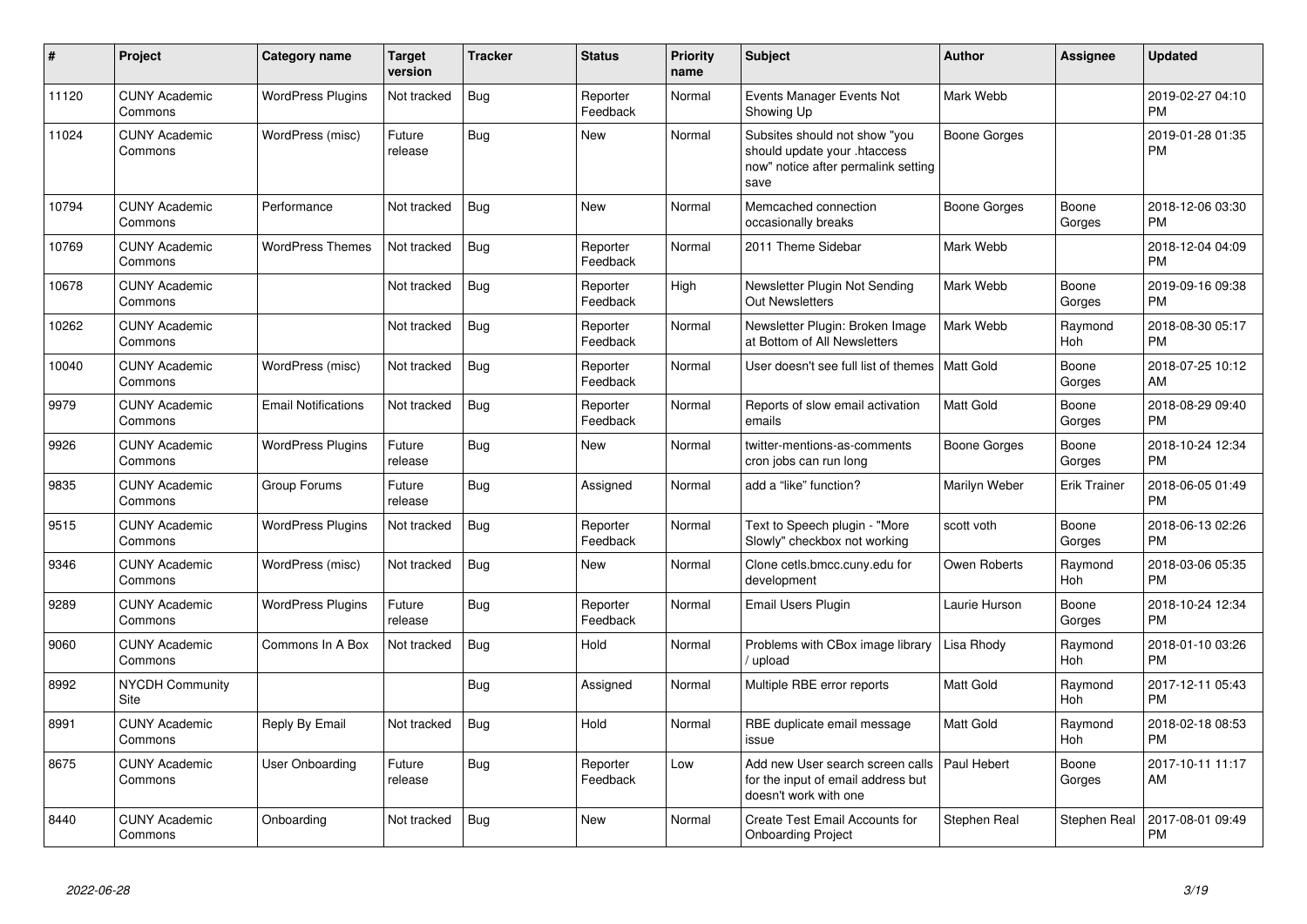| $\#$ | Project                         | <b>Category name</b>      | <b>Target</b><br>version | <b>Tracker</b> | <b>Status</b>        | <b>Priority</b><br>name | <b>Subject</b>                                                                            | <b>Author</b>       | <b>Assignee</b>     | <b>Updated</b>                |
|------|---------------------------------|---------------------------|--------------------------|----------------|----------------------|-------------------------|-------------------------------------------------------------------------------------------|---------------------|---------------------|-------------------------------|
| 7981 | <b>CUNY Academic</b><br>Commons | Social Paper              | Future<br>release        | <b>Bug</b>     | <b>New</b>           | Normal                  | Social Paper comments should<br>not go to spam                                            | <b>Luke Waltzer</b> | Boone<br>Gorges     | 2018-04-16 03:52<br><b>PM</b> |
| 7928 | <b>CUNY Academic</b><br>Commons | Group Forums              | Not tracked              | Bug            | <b>New</b>           | Normal                  | Duplicate Forum post                                                                      | Luke Waltzer        | Raymond<br>Hoh      | 2017-04-11 09:27<br><b>PM</b> |
| 7663 | <b>CUNY Academic</b><br>Commons | Social Paper              | Future<br>release        | Bug            | <b>New</b>           | Normal                  | Social Paper notifications not<br>formatted correctly on secondary<br>sites               | Boone Gorges        | Boone<br>Gorges     | 2018-04-16 03:52<br><b>PM</b> |
| 7022 | <b>CUNY Academic</b><br>Commons | Announcements             | Future<br>release        | Bug            | New                  | Normal                  | Sitewide announcements should<br>be displayed on, and dismissable<br>from, mapped domains | Boone Gorges        | Boone<br>Gorges     | 2018-03-22 10:18<br>AM        |
| 6995 | <b>CUNY Academic</b><br>Commons | Home Page                 | Not tracked              | Bug            | Assigned             | Normal                  | member filter on homepage not<br>working                                                  | Matt Gold           | Raymond<br>Hoh      | 2016-12-11 09:46<br><b>PM</b> |
| 6755 | <b>CUNY Academic</b><br>Commons | WordPress (misc)          | Future<br>release        | Bug            | <b>New</b>           | Normal                  | Cannot Deactivate Plugin                                                                  | Laura Kane          |                     | 2016-11-16 01:12<br><b>PM</b> |
| 6749 | <b>CUNY Academic</b><br>Commons | Events                    | Future<br>release        | Bug            | <b>New</b>           | Low                     | BPEO iCal request can trigger<br>very large number of DB queries                          | Boone Gorges        | Raymond<br>Hoh      | 2016-11-15 10:09<br><b>PM</b> |
| 6671 | <b>CUNY Academic</b><br>Commons | Reply By Email            | Not tracked              | <b>Bug</b>     | Assigned             | Normal                  | 'Post too often" RBE error<br>message                                                     | Matt Gold           | Raymond<br>Hoh      | 2016-11-11 09:55<br>AM        |
| 6644 | <b>CUNY Academic</b><br>Commons |                           | Not tracked              | <b>Bug</b>     | Reporter<br>Feedback | High                    | White Screen at Login Pge                                                                 | Luke Waltzer        | Raymond<br>Hoh      | 2016-11-21 10:34<br><b>PM</b> |
| 6356 | <b>CUNY Academic</b><br>Commons | <b>WordPress Plugins</b>  | Future<br>release        | Bug            | Reporter<br>Feedback | Low                     | Should Subscribe2 be<br>deprecated?                                                       | Luke Waltzer        |                     | 2017-03-20 12:20<br><b>PM</b> |
| 5827 | <b>CUNY Academic</b><br>Commons | <b>Public Portfolio</b>   | Future<br>release        | <b>Bug</b>     | Assigned             | Normal                  | Academic Interests square<br>bracket links not working                                    | scott voth          | Chris Stein         | 2016-08-11 11:59<br><b>PM</b> |
| 5691 | <b>CUNY Academic</b><br>Commons | <b>Blogs (BuddyPress)</b> | Future<br>release        | <b>Bug</b>     | Assigned             | High                    | Differing numbers on Sites display   Matt Gold                                            |                     | Raymond<br>Hoh      | 2016-06-13 01:37<br><b>PM</b> |
| 5488 | <b>CUNY Academic</b><br>Commons | Social Paper              | Future<br>release        | <b>Bug</b>     | <b>New</b>           | Normal                  | Add a "last edited by" field to<br>Social Paper group directories                         | Boone Gorges        |                     | 2016-04-21 10:05<br><b>PM</b> |
| 5317 | <b>CUNY Academic</b><br>Commons | Group Blogs               | Not tracked              | <b>Bug</b>     | Reporter<br>Feedback | Normal                  | Notifications of New Post Didn't<br>Come                                                  | Luke Waltzer        | Samantha<br>Raddatz | 2016-03-21 10:41<br><b>PM</b> |
| 5282 | <b>CUNY Academic</b><br>Commons | Social Paper              | Future<br>release        | Bug            | New                  | Normal                  | Replying via email directs to<br>paper but not individual comment.                        | Marilyn Weber       | Raymond<br>Hoh      | 2016-03-02 01:48<br><b>PM</b> |
| 5268 | <b>CUNY Academic</b><br>Commons | Group Forums              | Future<br>release        | Bug            | Assigned             | Normal                  | Long-time to post to multiple<br>groups                                                   | Luke Waltzer        | Daniel Jones        | 2016-09-07 06:31<br><b>PM</b> |
| 4972 | <b>CUNY Academic</b><br>Commons | Analytics                 | Not tracked              | Bug            | <b>New</b>           | Normal                  | <b>Newsletter Analytics</b>                                                               | Stephen Real        | Matt Gold           | 2015-12-09 12:54<br><b>PM</b> |
| 4661 | <b>CUNY Academic</b><br>Commons | <b>User Experience</b>    | Future<br>release        | Bug            | Assigned             | Normal                  | Simplify Events text                                                                      | Matt Gold           | Samantha<br>Raddatz | 2015-10-02 09:06<br>PM        |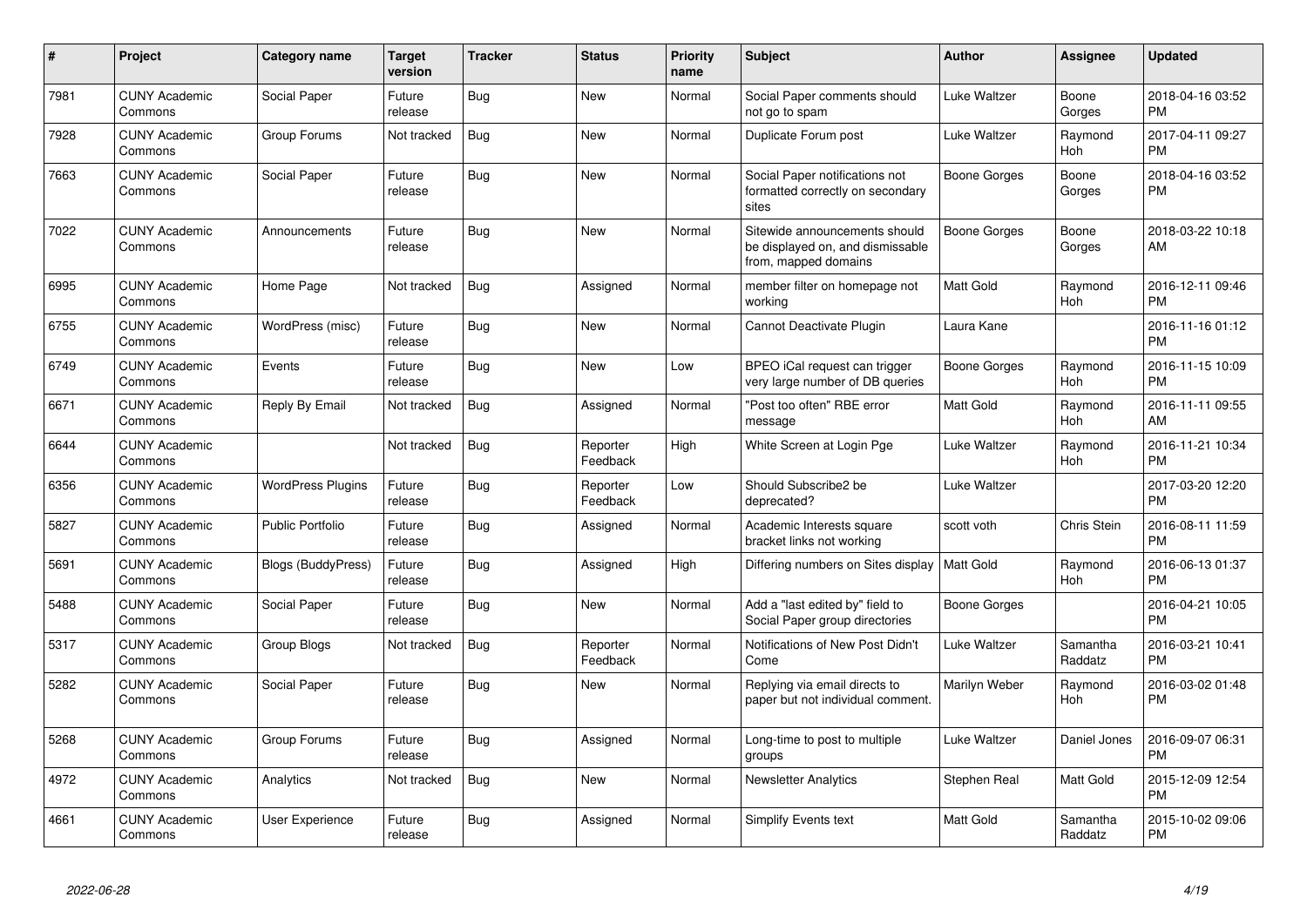| #     | Project                         | <b>Category name</b>           | Target<br>version | <b>Tracker</b> | <b>Status</b>        | <b>Priority</b><br>name | <b>Subject</b>                                                                                | <b>Author</b>           | <b>Assignee</b>       | <b>Updated</b>                |
|-------|---------------------------------|--------------------------------|-------------------|----------------|----------------------|-------------------------|-----------------------------------------------------------------------------------------------|-------------------------|-----------------------|-------------------------------|
| 4535  | <b>CUNY Academic</b><br>Commons | My Commons                     | Future<br>release | <b>Bug</b>     | <b>New</b>           | Low                     | My Commons filter issue                                                                       | scott voth              | Raymond<br><b>Hoh</b> | 2015-09-01 11:17<br>AM        |
| 4438  | <b>CUNY Academic</b><br>Commons | Events                         | Future<br>release | <b>Bug</b>     | Assigned             | Normal                  | Events Calendar - Export<br><b>Recurring Events</b>                                           | scott voth              | Daniel Jones          | 2016-05-23 04:25<br><b>PM</b> |
| 4388  | <b>CUNY Academic</b><br>Commons | WordPress (misc)               | Future<br>release | <b>Bug</b>     | Assigned             | Normal                  | Repeated request for<br>authentication.                                                       | Alice.Lynn<br>McMichael | Raymond<br>Hoh        | 2015-08-11 07:35<br><b>PM</b> |
| 3939  | <b>CUNY Academic</b><br>Commons | <b>WordPress Plugins</b>       | Future<br>release | <b>Bug</b>     | Hold                 | Normal                  | Activity stream support for<br>Co-Authors Plus plugin                                         | Raymond Hoh             | Raymond<br>Hoh        | 2015-11-09 06:13<br><b>PM</b> |
| 3691  | <b>CUNY Academic</b><br>Commons | <b>WordPress Plugins</b>       | Future<br>release | <b>Bug</b>     | New                  | Normal                  | <b>WPMU Domain Mapping</b><br>Debugging on cdev                                               | Raymond Hoh             | <b>Matt Gold</b>      | 2014-12-12 09:04<br>AM        |
| 3419  | <b>CUNY Academic</b><br>Commons | Group Invitations              | 1.6.14            | <b>Bug</b>     | Testing<br>Required  | Normal                  | Neatening the display of<br>messages on group requests                                        | Matt Gold               | Boone<br>Gorges       | 2014-09-01 09:29<br><b>PM</b> |
| 2618  | NYCDH Community<br>Site         |                                |                   | <b>Bug</b>     | Assigned             | Low                     | Mark blogs as spam when created   Matt Gold<br>by users marked as spam                        |                         | Boone<br>Gorges       | 2013-06-09 11:38<br><b>PM</b> |
| 2576  | NYCDH Community<br>Site         |                                |                   | <b>Bug</b>     | Hold                 | Low                     | Test Next Button in Javascript<br>Tutorial Under Activities                                   | <b>Mark Newton</b>      | Alex Gil              | 2013-05-18 02:55<br><b>PM</b> |
| 2167  | <b>CUNY Academic</b><br>Commons | WordPress (misc)               | Future<br>release | <b>Bug</b>     | Assigned             | Normal                  | <b>CAC-Livestream Plugin Issues</b>                                                           | Michael Smith           | Dominic<br>Giglio     | 2015-01-02 03:06<br><b>PM</b> |
| 16290 | <b>CUNY Academic</b><br>Commons |                                |                   | Feature        | Reporter<br>Feedback | Normal                  | Add Table Of Contents Block<br>plug-in                                                        | Raffi<br>Khatchadourian |                       | 2022-06-24 10:26<br>AM        |
| 16092 | <b>CUNY Academic</b><br>Commons |                                | Future<br>release | Feature        | Hold                 | Normal                  | Don't show main site in Site<br>search results                                                | <b>Boone Gorges</b>     | Boone<br>Gorges       | 2022-05-17 03:12<br><b>PM</b> |
| 15923 | <b>CUNY Academic</b><br>Commons |                                | Not tracked       | Feature        | Reporter<br>Feedback | Normal                  | <b>Bellows Plugin Adjustments</b>                                                             | Laurie Hurson           |                       | 2022-04-20 10:10<br>AM        |
| 15883 | <b>CUNY Academic</b><br>Commons |                                | 2.1.0             | Feature        | New                  | Normal                  | Release BPGES update                                                                          | <b>Boone Gorges</b>     | Boone<br>Gorges       | 2022-05-26 10:39<br>AM        |
| 15613 | <b>CUNY Academic</b><br>Commons |                                | 2.0.2             | Feature        | Reporter<br>Feedback | Normal                  | Adding "Passster" plugin                                                                      | Laurie Hurson           |                       | 2022-06-14 11:36<br>AM        |
| 15604 | <b>CUNY Academic</b><br>Commons | <b>Email Notifications</b>     | Future<br>release | Feature        | Assigned             | Normal                  | Restructure Commons Group<br><b>Digest Email Messages</b>                                     | <b>Matt Gold</b>        | Boone<br>Gorges       | 2022-05-26 10:45<br>AM        |
| 15194 | <b>CUNY Academic</b><br>Commons | Internal Tools and<br>Workflow | 2.1.0             | Feature        | New                  | Normal                  | PHPCS sniff for un-restored<br>switch_to_blog() calls                                         | <b>Boone Gorges</b>     | Jeremy Felt           | 2022-05-26 10:45<br>AM        |
| 14787 | <b>CUNY Academic</b><br>Commons | <b>Plugin Packages</b>         | Future<br>release | Feature        | New                  | Normal                  | Creating a "Design" plugin<br>package                                                         | Laurie Hurson           | scott voth            | 2022-04-27 04:56<br>PM        |
| 14394 | <b>CUNY Academic</b><br>Commons |                                | Not tracked       | Feature        | New                  | Normal                  | Commons News Site - redesign                                                                  | scott voth              | scott voth            | 2021-09-14 10:46<br>AM        |
| 14309 | <b>CUNY Academic</b><br>Commons | Group Library                  | Future<br>release | Feature        | New                  | Normal                  | Better handling of<br>bp_group_document file<br>download attempts when file is<br>not present | Boone Gorges            | Boone<br>Gorges       | 2021-11-19 12:28<br><b>PM</b> |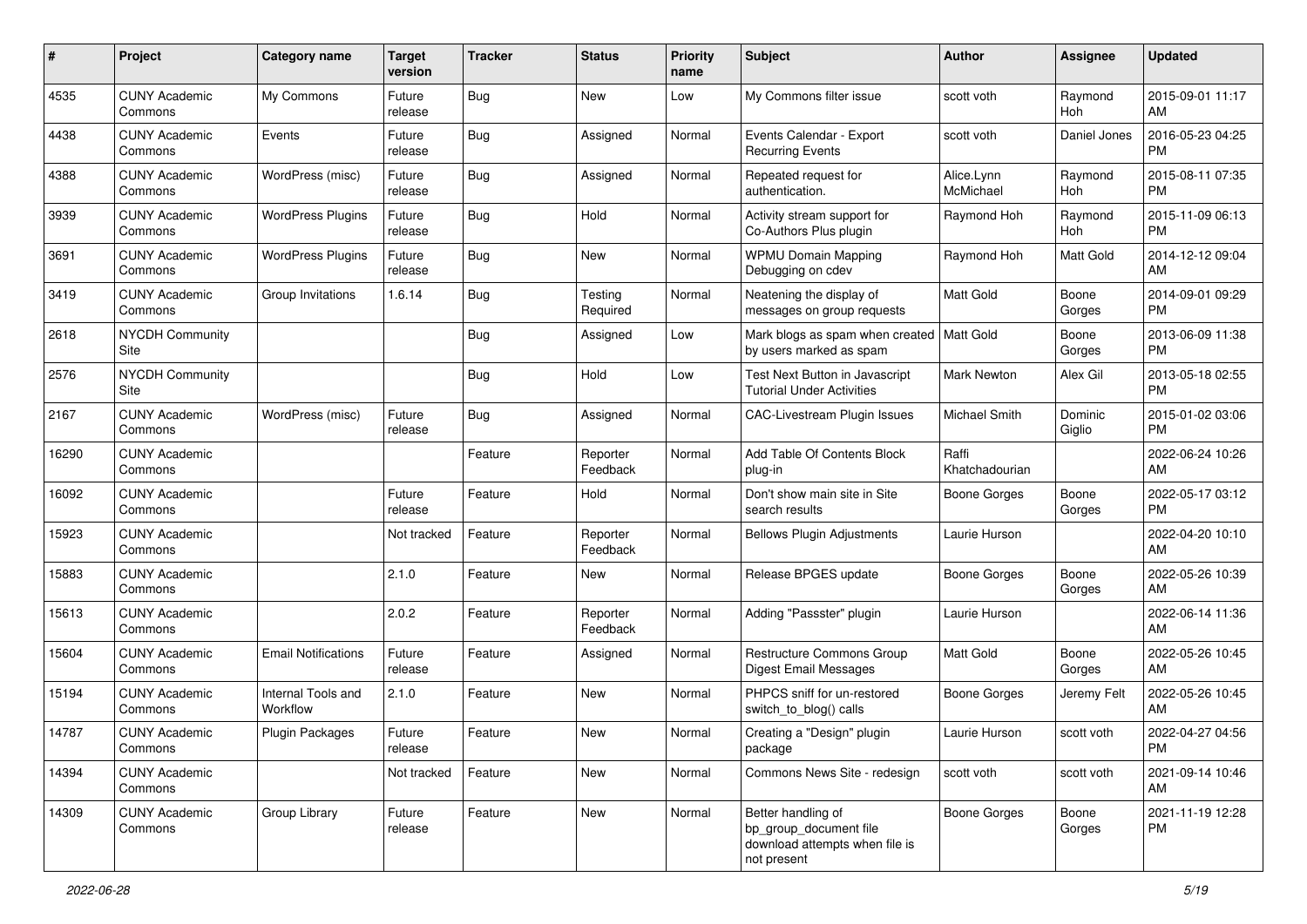| #     | <b>Project</b>                                                          | Category name                  | Target<br>version | <b>Tracker</b> | <b>Status</b>        | <b>Priority</b><br>name | <b>Subject</b>                                                           | <b>Author</b>       | <b>Assignee</b>     | <b>Updated</b>                |
|-------|-------------------------------------------------------------------------|--------------------------------|-------------------|----------------|----------------------|-------------------------|--------------------------------------------------------------------------|---------------------|---------------------|-------------------------------|
| 14184 | <b>CUNY Academic</b><br>Commons                                         | <b>Public Portfolio</b>        | Future<br>release | Feature        | <b>New</b>           | Normal                  | Centralized mechanism for storing<br>Campus affiliations                 | <b>Boone Gorges</b> | Boone<br>Gorges     | 2022-01-04 11:35<br>AM        |
| 13912 | <b>CUNY Academic</b><br>Commons                                         |                                | Not tracked       | Feature        | Hold                 | Low                     | posting "missed schedule"                                                | Marilyn Weber       |                     | 2021-02-23 10:46<br>AM        |
| 13891 | <b>CUNY Academic</b><br>Commons                                         | Internal Tools and<br>Workflow | 2.1.0             | Feature        | <b>New</b>           | Normal                  | Migrate automated linting to<br>GitHub Actions                           | Boone Gorges        | Jeremy Felt         | 2022-06-28 12:21<br><b>PM</b> |
| 13835 | <b>CUNY Academic</b><br>Commons                                         | WordPress (misc)               | Future<br>release | Feature        | <b>New</b>           | Normal                  | Allow OneSearch widget to have<br>'CUNY' as campus                       | <b>Boone Gorges</b> | Boone<br>Gorges     | 2021-11-19 12:39<br><b>PM</b> |
| 13650 | <b>CUNY Academic</b><br>Commons                                         | Group Library                  | Future<br>release | Feature        | New                  | Normal                  | Forum Attachments in Group<br>Library                                    | Laurie Hurson       |                     | 2021-11-19 12:30<br><b>PM</b> |
| 13466 | <b>CUNY Academic</b><br>Commons                                         | Cavalcade                      | Future<br>release | Feature        | New                  | Normal                  | Automated cleanup for duplicate<br>Cavalcade tasks                       | Boone Gorges        | Boone<br>Gorges     | 2020-10-13 05:24<br><b>PM</b> |
| 13370 | <b>CUNY Academic</b><br>Commons                                         | Group Library                  | Future<br>release | Feature        | New                  | Normal                  | Library bulk deletion and folder<br>editing                              | Colin McDonald      | Boone<br>Gorges     | 2020-10-13 10:41<br>AM        |
| 13358 | <b>CUNY Academic</b><br>Commons                                         | Group Forums                   | Future<br>release | Feature        | <b>New</b>           | Normal                  | Improved UI for group forum<br>threading settings                        | Boone Gorges        | Raymond<br>Hoh      | 2021-11-19 12:27<br><b>PM</b> |
| 13199 | <b>CUNY Academic</b><br>Commons                                         | Group Forums                   | Future<br>release | Feature        | New                  | Normal                  | <b>Favoring Groups over bbPress</b><br>plugin                            | Colin McDonald      | Colin<br>McDonald   | 2021-11-19 12:28<br><b>PM</b> |
| 13048 | <b>CUNY Academic</b><br>Commons                                         | Shortcodes and<br>embeds       | Future<br>release | Feature        | <b>New</b>           | Normal                  | Jupyter Notebooks support                                                | Boone Gorges        |                     | 2020-07-14 11:46<br>AM        |
| 12911 | <b>CUNY Academic</b><br>Commons                                         |                                | Not tracked       | Feature        | <b>New</b>           | Normal                  | Block access to xmlrpc.php based<br>on User-Agent                        | <b>Boone Gorges</b> | Boone<br>Gorges     | 2020-06-09 05:12<br><b>PM</b> |
| 12446 | <b>CUNY Academic</b><br>Commons                                         | Groups (misc)                  | Future<br>release | Feature        | Reporter<br>Feedback | Normal                  | Toggle default site to group forum<br>posting                            | Laurie Hurson       | Laurie Hurson       | 2020-03-10 11:57<br>AM        |
| 12121 | <b>CUNY Academic</b><br>Commons                                         | <b>WordPress Plugins</b>       | 2.0.2             | Feature        | Reporter<br>Feedback | Normal                  | Embedding H5P Iframes on<br><b>Commons Site</b>                          | Laurie Hurson       | Boone<br>Gorges     | 2022-06-14 11:36<br>AM        |
| 12091 | <b>CUNY Academic</b><br>Commons                                         | Group Files                    | Future<br>release | Feature        | <b>New</b>           | Normal                  | Improved pre-upload file<br>validation for bp-group-documents            | Boone Gorges        | Boone<br>Gorges     | 2019-11-14 01:21<br><b>PM</b> |
| 12062 | AD/O365 Transition<br>from NonMatric to<br><b>Matriculated Students</b> |                                |                   | Feature        | In Progress          | Normal                  | create solution and console<br>project                                   | Emilio Rodriguez    | Emilio<br>Rodriguez | 2019-11-12 03:56<br><b>PM</b> |
| 12042 | <b>CUNY Academic</b><br>Commons                                         | <b>Email Notifications</b>     | Future<br>release | Feature        | <b>New</b>           | Normal                  | Improved error logging for BPGES   Boone Gorges<br>send queue            |                     | Boone<br>Gorges     | 2021-11-19 12:25<br><b>PM</b> |
| 11968 | JustPublics@365<br>MediaCamp                                            |                                |                   | Feature        | New                  | Normal                  | Nanoscience Retractable Display<br>Unit                                  | Donald Cherry       | Bonnie<br>Eissner   | 2021-02-19 08:50<br>AM        |
| 11945 | <b>CUNY Academic</b><br>Commons                                         | Reckoning                      | Future<br>release | Feature        | Reporter<br>Feedback | Normal                  | Add Comments bubble to<br>Reckoning views                                | Boone Gorges        | Boone<br>Gorges     | 2019-11-12 05:14<br><b>PM</b> |
| 11860 | <b>CUNY Academic</b><br>Commons                                         | Registration                   | Future<br>release | Feature        | <b>New</b>           | Normal                  | <b>Ensure Students Are Aware They</b><br>Can Use Aliases At Registration | scott voth          |                     | 2019-09-24 08:46<br>AM        |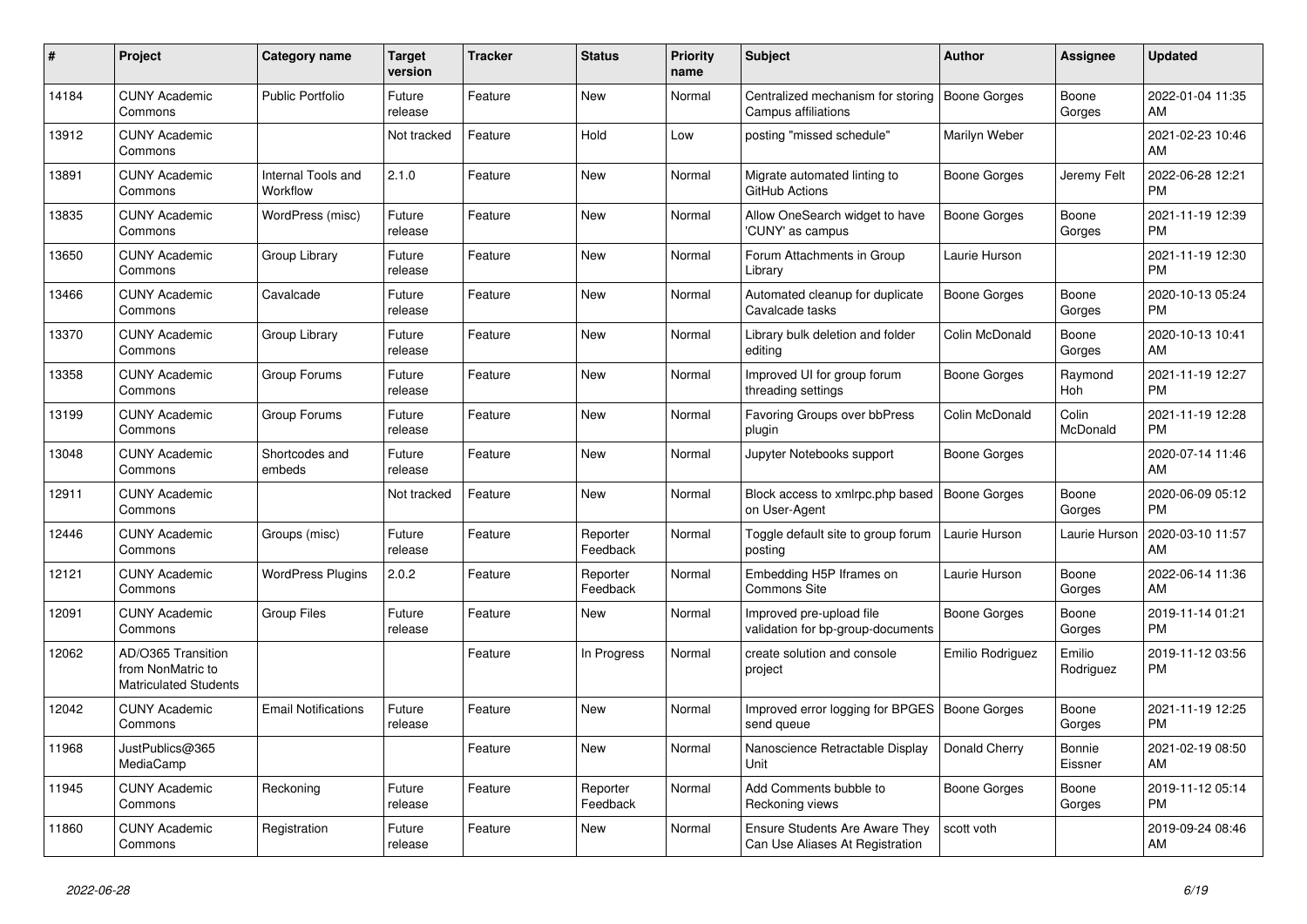| #     | Project                         | Category name            | <b>Target</b><br>version | <b>Tracker</b> | <b>Status</b>        | <b>Priority</b><br>name | <b>Subject</b>                                                                                                                               | Author                  | <b>Assignee</b>  | <b>Updated</b>                |
|-------|---------------------------------|--------------------------|--------------------------|----------------|----------------------|-------------------------|----------------------------------------------------------------------------------------------------------------------------------------------|-------------------------|------------------|-------------------------------|
| 11834 | <b>CUNY Academic</b><br>Commons | <b>Group Files</b>       | Future<br>release        | Feature        | <b>New</b>           | Normal                  | Improved tools for managing<br>group file folders                                                                                            | Boone Gorges            | Sonja Leix       | 2019-09-06 03:55<br><b>PM</b> |
| 11789 | <b>CUNY Academic</b><br>Commons | Courses                  | Future<br>release        | Feature        | New                  | Normal                  | Ability to remove item from<br>Courses list                                                                                                  | Laurie Hurson           | Sonja Leix       | 2019-09-24 12:28<br><b>PM</b> |
| 11531 | <b>CUNY Academic</b><br>Commons | Events                   | Future<br>release        | Feature        | New                  | Normal                  | Main Events calendar should<br>include non-public events that<br>user has access to                                                          | scott voth              | Boone<br>Gorges  | 2019-06-11 10:00<br>AM        |
| 11517 | <b>CUNY Academic</b><br>Commons |                          | Not tracked              | Feature        | Assigned             | Normal                  | wp-accessibility plugin should not<br>strip 'target="_blank" by default                                                                      | Boone Gorges            | Laurie Hurson    | 2019-09-24 09:57<br>AM        |
| 11131 | <b>CUNY Academic</b><br>Commons |                          | Future<br>release        | Feature        | Reporter<br>Feedback | Normal                  | Image Annotation Plugins                                                                                                                     | Laurie Hurson           |                  | 2019-02-26 11:33<br>AM        |
| 11077 | <b>CUNY Academic</b><br>Commons | Events                   | Not tracked              | Feature        | Reporter<br>Feedback | Normal                  | Show event category description<br>in event list view                                                                                        | Raffi<br>Khatchadourian |                  | 2019-02-12 10:38<br><b>PM</b> |
| 10659 | <b>CUNY Academic</b><br>Commons | Group Forums             | Future<br>release        | Feature        | Assigned             | Normal                  | Post to multiple groups via email                                                                                                            | Matt Gold               | Raymond<br>Hoh   | 2018-11-15 12:54<br>AM        |
| 10380 | <b>CUNY Academic</b><br>Commons | WordPress (misc)         | Future<br>release        | Feature        | In Progress          | Normal                  | Remove blacklisted plugins                                                                                                                   | Boone Gorges            |                  | 2022-04-26 12:00<br><b>PM</b> |
| 10368 | <b>CUNY Academic</b><br>Commons |                          | Future<br>release        | Feature        | Assigned             | Normal                  | Use ORCID data to populate<br>academic profile page                                                                                          | Stephen Francoeur       | Boone<br>Gorges  | 2018-09-25 01:53<br><b>PM</b> |
| 10354 | <b>CUNY Academic</b><br>Commons | <b>Public Portfolio</b>  | Future<br>release        | Feature        | New                  | Normal                  | Opt out of Having a Profile Page                                                                                                             | scott voth              | Chris Stein      | 2020-05-12 10:43<br>AM        |
| 10226 | <b>CUNY Academic</b><br>Commons | Courses                  | Future<br>release        | Feature        | New                  | Normal                  | Add "My Courses" to drop down<br>list                                                                                                        | scott voth              | Boone<br>Gorges  | 2021-11-19 12:42<br><b>PM</b> |
| 9947  | <b>CUNY Academic</b><br>Commons | <b>WordPress Plugins</b> | Future<br>release        | Feature        | Reporter<br>Feedback | Normal                  | Install H5P quiz plugin                                                                                                                      | <b>Matt Gold</b>        | Boone<br>Gorges  | 2018-09-11 11:01<br>AM        |
| 9908  | <b>CUNY Academic</b><br>Commons |                          | Not tracked              | Feature        | New                  | Normal                  | Is it possible to send email<br>updates to users (or an email<br>address not on the list) for only a<br>single page AFTER being<br>prompted? | <b>Michael Shields</b>  | scott voth       | 2018-06-11 01:34<br><b>PM</b> |
| 9895  | <b>CUNY Academic</b><br>Commons | Onboarding               | Future<br>release        | Feature        | Assigned             | Normal                  | Add "Accept Invitation"<br>link/button/function to Group<br>and/or Site invitation emails?                                                   | Luke Waltzer            | Boone<br>Gorges  | 2018-06-07 12:42<br><b>PM</b> |
| 9720  | <b>CUNY Academic</b><br>Commons | Authentication           | Future<br>release        | Feature        | New                  | Normal                  | The Commons should be an<br>oAuth provider                                                                                                   | <b>Boone Gorges</b>     |                  | 2019-03-01 02:04<br>PM        |
| 9643  | <b>CUNY Academic</b><br>Commons | Publicity                | Not tracked              | Feature        | New                  | Normal                  | Create a page on the Commons<br>for logos etc.                                                                                               | Stephen Real            | Stephen Real     | 2018-04-24 10:53<br>AM        |
| 9420  | <b>CUNY Academic</b><br>Commons | cuny.is                  | Not tracked              | Feature        | New                  | Normal                  | Request for http://cuny.is/streams                                                                                                           | Raffi<br>Khatchadourian | Marilyn<br>Weber | 2018-04-02 10:08<br>AM        |
| 9028  | <b>CUNY Academic</b><br>Commons | Onboarding               | Future<br>release        | Feature        | Assigned             | Normal                  | suggest groups to new members<br>during the registration process                                                                             | <b>Matt Gold</b>        | Chris Stein      | 2018-10-24 12:34<br>PM        |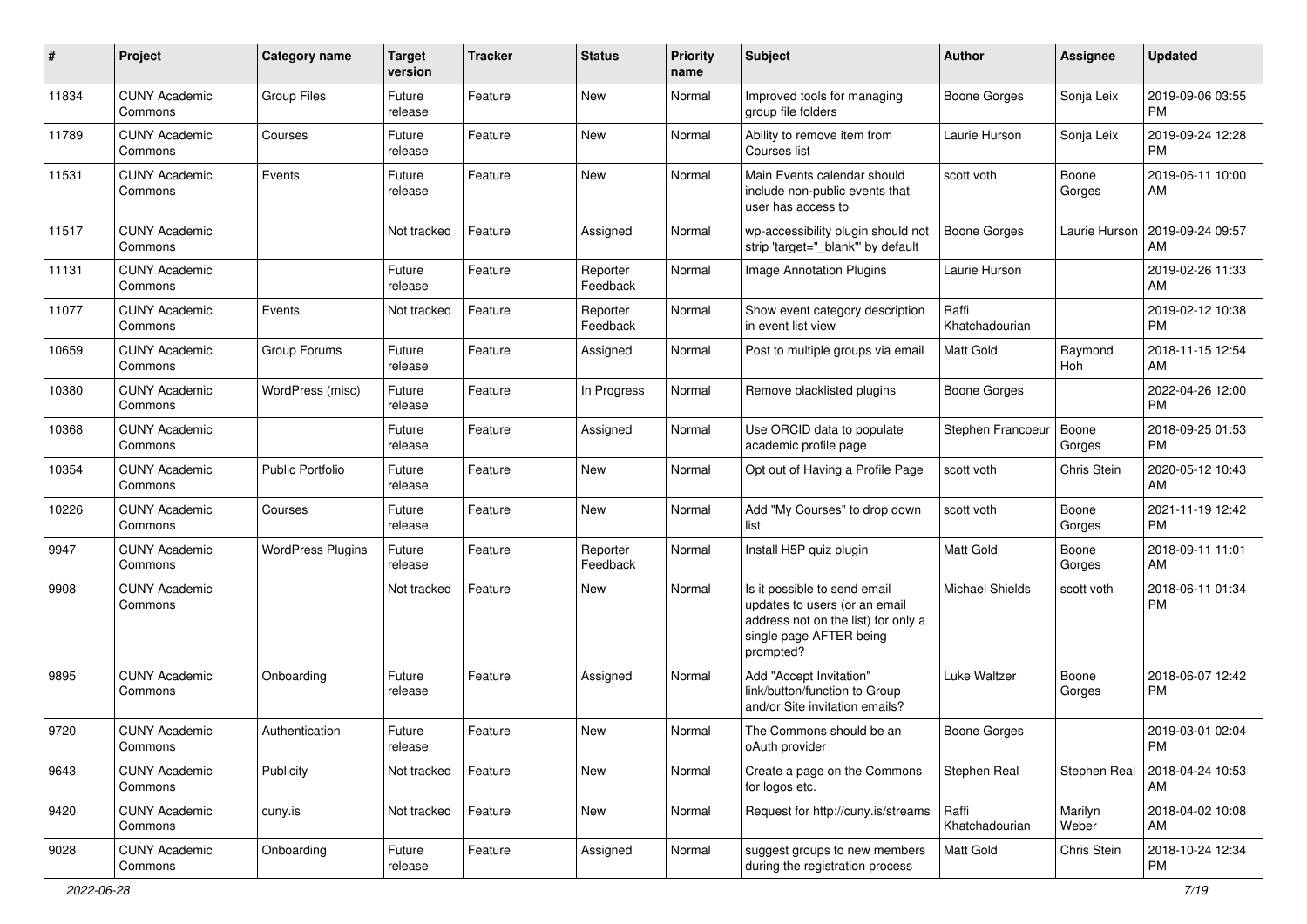| $\#$ | <b>Project</b>                  | Category name              | <b>Target</b><br>version | <b>Tracker</b> | <b>Status</b>        | Priority<br>name | <b>Subject</b>                                                                        | Author                  | Assignee             | <b>Updated</b>                |
|------|---------------------------------|----------------------------|--------------------------|----------------|----------------------|------------------|---------------------------------------------------------------------------------------|-------------------------|----------------------|-------------------------------|
| 8976 | <b>CUNY Academic</b><br>Commons | Reply By Email             | Not tracked              | Feature        | Assigned             | Normal           | Package RBE new topics<br>posting?                                                    | <b>Matt Gold</b>        | Raymond<br>Hoh       | 2017-12-04 02:34<br><b>PM</b> |
| 8902 | <b>CUNY Academic</b><br>Commons | Design                     | Not tracked              | Feature        | Assigned             | Normal           | Report back on research on<br><b>BuddyPress themes</b>                                | <b>Matt Gold</b>        | <b>Michael Smith</b> | 2017-11-10 12:31<br><b>PM</b> |
| 8901 | <b>CUNY Academic</b><br>Commons | Accessibility              | Future<br>release        | Feature        | Assigned             | Normal           | Theme analysis for accessibility                                                      | <b>Matt Gold</b>        | Boone<br>Gorges      | 2022-04-26 11:59<br>AM        |
| 8900 | <b>CUNY Academic</b><br>Commons | Accessibility              | Future<br>release        | Feature        | Assigned             | Normal           | Look into tools to enforce<br>accessibility in WP environment                         | Matt Gold               | Boone<br>Gorges      | 2022-04-26 11:59<br>AM        |
| 8898 | <b>CUNY Academic</b><br>Commons | Social Paper               | Not tracked              | Feature        | Assigned             | Normal           | Usage data on docs and social<br>paper                                                | Matt Gold               | Matt Gold            | 2017-11-16 11:32<br>AM        |
| 8837 | <b>CUNY Academic</b><br>Commons |                            | Not tracked              | Feature        | Assigned             | Normal           | Create a form to request info from<br>people requesting premium<br>themes and plugins | Matt Gold               | Marilyn<br>Weber     | 2017-11-14 03:35<br><b>PM</b> |
| 8836 | <b>CUNY Academic</b><br>Commons | Blogs (BuddyPress)         | Future<br>release        | Feature        | Assigned             | Normal           | Redesign site launch process                                                          | <b>Matt Gold</b>        | Boone<br>Gorges      | 2019-10-03 02:49<br><b>PM</b> |
| 8835 | <b>CUNY Academic</b><br>Commons | Blogs (BuddyPress)         | Future<br>release        | Feature        | <b>New</b>           | Normal           | Extend cuny is shortlinks to sites                                                    | Luke Waltzer            | Boone<br>Gorges      | 2022-04-26 11:59<br>AM        |
| 8756 | <b>CUNY Academic</b><br>Commons | Group Blogs                | Future<br>release        | Feature        | Hold                 | Normal           | Connect multiple blogs to one<br>group?                                               | <b>Matt Gold</b>        | Boone<br>Gorges      | 2017-09-30 10:42<br>AM        |
| 8498 | <b>CUNY Academic</b><br>Commons | <b>WordPress Plugins</b>   | Future<br>release        | Feature        | <b>New</b>           | Low              | <b>Gravity Forms Email Users</b>                                                      | Raffi<br>Khatchadourian | Matt Gold            | 2017-10-13 12:58<br><b>PM</b> |
| 8211 | <b>CUNY Academic</b><br>Commons | <b>WordPress Themes</b>    | Future<br>release        | Feature        | <b>New</b>           | Normal           | Theme Suggestions: Material<br>Design-Inspired Themes                                 | Margaret Galvan         | Margaret<br>Galvan   | 2017-08-07 02:48<br><b>PM</b> |
| 7828 | <b>CUNY Academic</b><br>Commons |                            | Not tracked              | Feature        | Assigned             | Normal           | Theme Assessment 2017                                                                 | Margaret Galvan         | Margaret<br>Galvan   | 2017-05-02 10:41<br><b>PM</b> |
| 7115 | <b>CUNY Academic</b><br>Commons | Groups (misc)              | Future<br>release        | Feature        | Reporter<br>Feedback | Normal           | make licensing info clear during<br>group creation                                    | Matt Gold               | Raymond<br>Hoh       | 2020-12-08 11:32<br>AM        |
| 6426 | <b>CUNY Academic</b><br>Commons | Spam/Spam<br>Prevention    | Future<br>release        | Feature        | Assigned             | Normal           | Force captcha on all comments?                                                        | <b>Matt Gold</b>        | <b>Tahir Butt</b>    | 2016-10-24 02:06<br><b>PM</b> |
| 6389 | <b>CUNY Academic</b><br>Commons | <b>BuddyPress Docs</b>     | Future<br>release        | Feature        | <b>New</b>           | Low              | Make Discussion Area Visible<br>When Editing a Doc                                    | Luke Waltzer            | Boone<br>Gorges      | 2016-10-21 04:16<br><b>PM</b> |
| 6332 | <b>CUNY Academic</b><br>Commons | WordPress (misc)           | Future<br>release        | Feature        | <b>New</b>           | Normal           | Allow uploaded files to be marked<br>as private in an ad hoc way                      | <b>Boone Gorges</b>     |                      | 2016-10-17 11:41<br><b>PM</b> |
| 6115 | <b>CUNY Academic</b><br>Commons | Publicity                  | Not tracked              | Feature        | Assigned             | Normal           | create digital signage for GC                                                         | <b>Matt Gold</b>        | scott voth           | 2016-10-11 10:09<br><b>PM</b> |
| 6078 | <b>CUNY Academic</b><br>Commons | <b>Blogs (BuddyPress)</b>  | Future<br>release        | Feature        | <b>New</b>           | Normal           | <b>Explore Adding Network Blog</b><br>Metadata Plugin                                 | Luke Waltzer            | Luke Waltzer         | 2016-10-11 10:29<br><b>PM</b> |
| 5992 | <b>CUNY Academic</b><br>Commons | <b>Email Notifications</b> | Future<br>release        | Feature        | <b>New</b>           | Normal           | Changing the From line of<br>autogenerated blog emails                                | Marilyn Weber           |                      | 2018-09-27 05:19<br><b>PM</b> |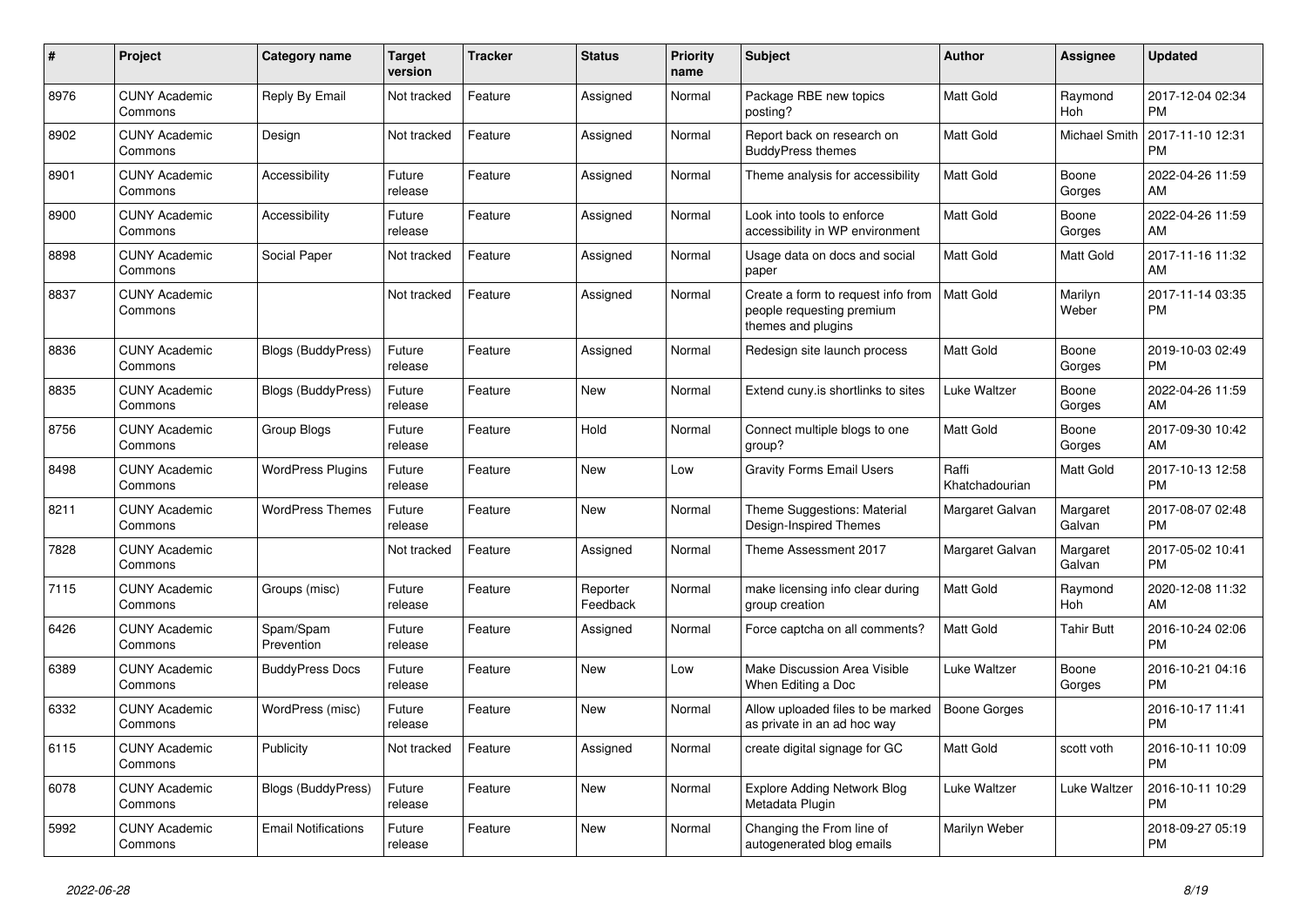| $\#$ | <b>Project</b>                  | Category name   | <b>Target</b><br>version | <b>Tracker</b> | <b>Status</b> | <b>Priority</b><br>name | <b>Subject</b>                                                                                                                                        | Author                  | Assignee              | <b>Updated</b>                |
|------|---------------------------------|-----------------|--------------------------|----------------|---------------|-------------------------|-------------------------------------------------------------------------------------------------------------------------------------------------------|-------------------------|-----------------------|-------------------------------|
| 5955 | <b>CUNY Academic</b><br>Commons | Outreach        | Future<br>release        | Feature        | Assigned      | Normal                  | Create auto-newsletter for<br>commons members                                                                                                         | <b>Matt Gold</b>        | Luke Waltzer          | 2016-08-30 10:34<br>AM        |
| 5696 | <b>CUNY Academic</b><br>Commons | Events          | Future<br>release        | Feature        | Assigned      | Normal                  | Events Calendar - display options<br>calendar aggregation /                                                                                           | <b>Matt Gold</b>        | Boone<br>Gorges       | 2016-10-13 11:44<br>AM        |
| 5679 | <b>CUNY Academic</b><br>Commons | Analytics       | Not tracked              | Feature        | <b>New</b>    | Normal                  | Logged In Users for GA                                                                                                                                | <b>Valerie Townsend</b> | Valerie<br>Townsend   | 2016-06-11 09:49<br>AM        |
| 5581 | <b>CUNY Academic</b><br>Commons | Analytics       | Future<br>release        | Feature        | Assigned      | Normal                  | Explore alternatives to Google<br>Analytics                                                                                                           | <b>Matt Gold</b>        | Valerie<br>Townsend   | 2020-04-17 03:12<br><b>PM</b> |
| 5489 | <b>CUNY Academic</b><br>Commons | Social Paper    | Future<br>release        | Feature        | <b>New</b>    | Normal                  | Asc/desc sorting for Social Paper<br>directories                                                                                                      | <b>Boone Gorges</b>     |                       | 2016-04-21 10:06<br><b>PM</b> |
| 5397 | <b>CUNY Academic</b><br>Commons | Social Paper    | Future<br>release        | Feature        | <b>New</b>    | Normal                  | frustrating to have to<br>enable/disable in SP                                                                                                        | Marilyn Weber           | Samantha<br>Raddatz   | 2016-04-20 03:39<br><b>PM</b> |
| 5316 | <b>CUNY Academic</b><br>Commons | User Experience | Future<br>release        | Feature        | Assigned      | Normal                  | Prompt user email address<br>updates                                                                                                                  | Matt Gold               | Stephen Real          | 2016-12-21 03:30<br><b>PM</b> |
| 5234 | <b>CUNY Academic</b><br>Commons | Membership      | Future<br>release        | Feature        | Assigned      | Normal                  | Write Unconfirmed patch for WP                                                                                                                        | <b>Boone Gorges</b>     | Boone<br>Gorges       | 2016-10-24 11:18<br>AM        |
| 5225 | <b>CUNY Academic</b><br>Commons | Registration    | Future<br>release        | Feature        | Assigned      | Normal                  | On-boarding Issues                                                                                                                                    | Luke Waltzer            | Samantha<br>Raddatz   | 2016-02-12 02:58<br><b>PM</b> |
| 5205 | <b>CUNY Academic</b><br>Commons | Social Paper    | Future<br>release        | Feature        | New           | Normal                  | Social Paper folders                                                                                                                                  | Marilyn Weber           |                       | 2016-02-11 10:24<br><b>PM</b> |
| 5199 | <b>CUNY Academic</b><br>Commons | Social Paper    | Future<br>release        | Feature        | <b>New</b>    | Normal                  | add tables to the SP editor                                                                                                                           | Marilyn Weber           |                       | 2016-10-24 11:27<br>AM        |
| 5058 | <b>CUNY Academic</b><br>Commons | Social Paper    | Future<br>release        | Feature        | <b>New</b>    | Low                     | Can there be a clearer signal that<br>even when comments have<br>already been made you add<br>comments by clicking on the side?<br>(SP suggestion #5) | Marilyn Weber           | Samantha<br>Raddatz   | 2016-02-11 10:24<br><b>PM</b> |
| 5053 | <b>CUNY Academic</b><br>Commons | Social Paper    | Future<br>release        | Feature        | <b>New</b>    | Low                     | Scrollable menu to add readers<br>(SP suggestion #4)                                                                                                  | Marilyn Weber           | Samantha<br>Raddatz   | 2016-04-21 05:21<br><b>PM</b> |
| 5052 | <b>CUNY Academic</b><br>Commons | Social Paper    | Future<br>release        | Feature        | <b>New</b>    | Low                     | Sentence by sentence or line by<br>line comments (SP suggestion #3)                                                                                   | Marilyn Weber           | Boone<br>Gorges       | 2016-02-11 10:24<br><b>PM</b> |
| 5050 | <b>CUNY Academic</b><br>Commons | Social Paper    | Future<br>release        | Feature        | <b>New</b>    | Low                     | Making comments visible in SP<br>editing mode (SP suggestion #1)                                                                                      | Marilyn Weber           | Samantha<br>Raddatz   | 2019-09-17 11:10<br><b>PM</b> |
| 5016 | <b>CUNY Academic</b><br>Commons | Events          | Future<br>release        | Feature        | Assigned      | Low                     | Allow comments to be posted on<br>events                                                                                                              | <b>Matt Gold</b>        | Raymond<br><b>Hoh</b> | 2019-03-01 02:23<br><b>PM</b> |
| 4980 | <b>CUNY Academic</b><br>Commons | Home Page       | Future<br>release        | Feature        | Assigned      | Normal                  | CAC Featured Content -- Adding<br>Randomization                                                                                                       | <b>Matt Gold</b>        | Boone<br>Gorges       | 2016-12-12 03:01<br><b>PM</b> |
| 4635 | <b>CUNY Academic</b><br>Commons | Authentication  | Future<br>release        | Feature        | <b>New</b>    | Normal                  | Allow non-WP authentication                                                                                                                           | Boone Gorges            | Sonja Leix            | 2019-03-01 02:05<br>PM        |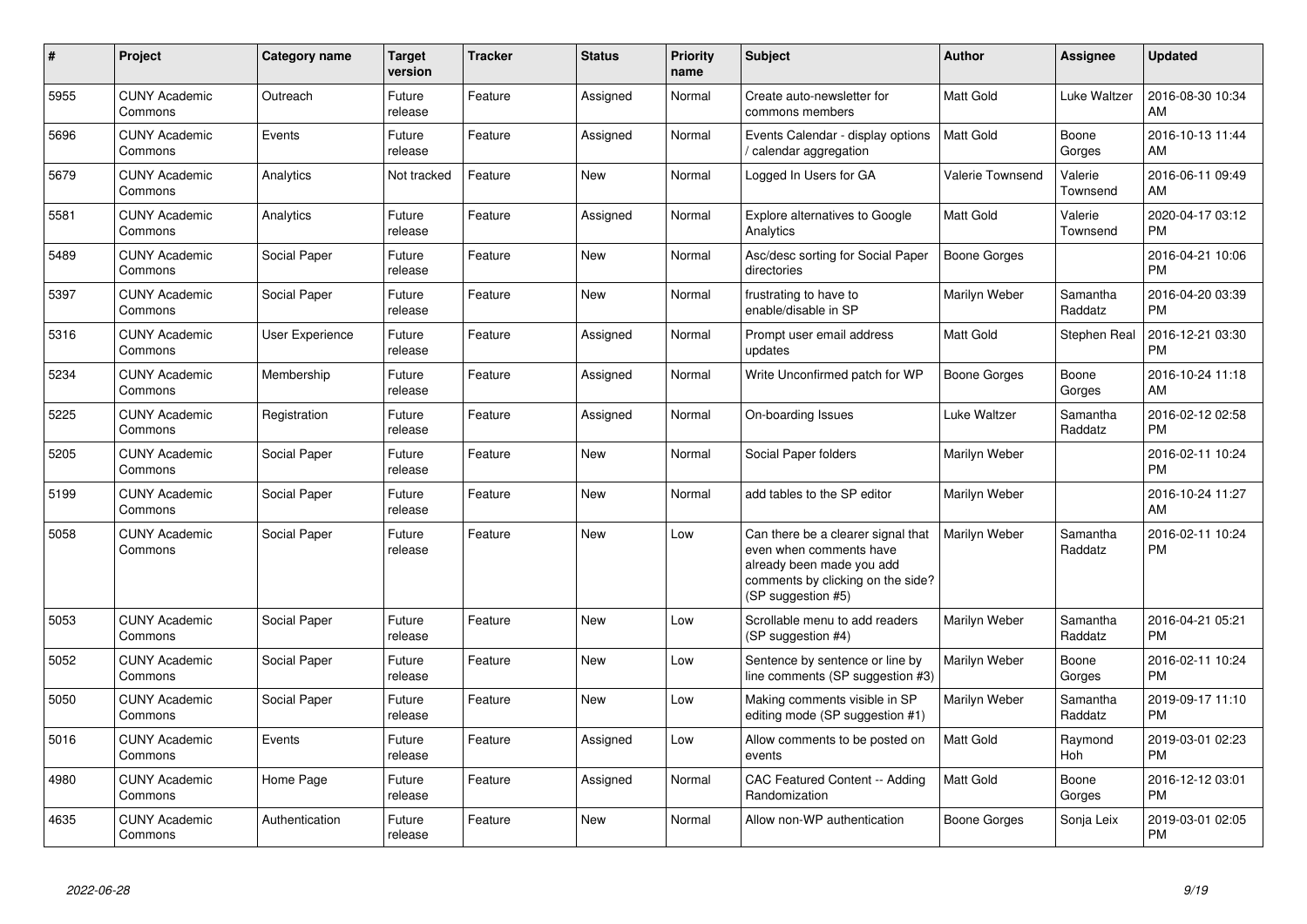| #    | <b>Project</b>                  | <b>Category name</b>    | <b>Target</b><br>version | Tracker | <b>Status</b> | Priority<br>name | Subject                                                                           | Author              | Assignee            | <b>Updated</b>                |
|------|---------------------------------|-------------------------|--------------------------|---------|---------------|------------------|-----------------------------------------------------------------------------------|---------------------|---------------------|-------------------------------|
| 4481 | <b>CUNY Academic</b><br>Commons | Events                  | Future<br>release        | Feature | <b>New</b>    | Normal           | Group admins/mods should have<br>the ability to unlink an event from<br>the group | Boone Gorges        | Boone<br>Gorges     | 2017-04-24 03:53<br><b>PM</b> |
| 4238 | <b>CUNY Academic</b><br>Commons | Events                  | Future<br>release        | Feature | Assigned      | Normal           | Copy Events to Other Groups?                                                      | Matt Gold           | Boone<br>Gorges     | 2015-07-02 10:08<br>AM        |
| 4053 | <b>CUNY Academic</b><br>Commons | Events                  | Future<br>release        | Feature | Assigned      | Normal           | Create new tab for past events                                                    | Matt Gold           | Boone<br>Gorges     | 2015-05-12 02:10<br><b>PM</b> |
| 3770 | <b>CUNY Academic</b><br>Commons | <b>Public Portfolio</b> | Future<br>release        | Feature | Assigned      | Normal           | Improve Layout/Formatting of<br>Positions Area on Public<br>Portfolios            | Matt Gold           | <b>Chris Stein</b>  | 2015-04-01 09:17<br><b>PM</b> |
| 3768 | <b>CUNY Academic</b><br>Commons | <b>Public Portfolio</b> | Future<br>release        | Feature | Assigned      | Normal           | Institutions/Past positions on<br>public portfolios                               | Matt Gold           | Boone<br>Gorges     | 2018-04-23 10:44<br>AM        |
| 3759 | <b>CUNY Academic</b><br>Commons | WordPress (misc)        | Future<br>release        | Feature | Assigned      | Normal           | Review Interface for Adding Users<br>to Blogs                                     | Matt Gold           | Boone<br>Gorges     | 2015-03-24 05:52<br><b>PM</b> |
| 3662 | <b>CUNY Academic</b><br>Commons | <b>SEO</b>              | Future<br>release        | Feature | Assigned      | Normal           | Duplicate Content/SEO/Google<br>issues                                            | Matt Gold           | Raymond<br>Hoh      | 2015-04-13 04:37<br><b>PM</b> |
| 3657 | <b>CUNY Academic</b><br>Commons | WordPress (misc)        | Not tracked              | Feature | New           | Normal           | Create alert for GC email<br>addresses                                            | Matt Gold           | Matt Gold           | 2016-04-14 11:29<br><b>PM</b> |
| 3615 | <b>CUNY Academic</b><br>Commons | Redmine                 | Not tracked              | Feature | New           | Low              | Create Redmine issues via email                                                   | Dominic Giglio      | Boone<br>Gorges     | 2017-11-16 11:36<br>AM        |
| 3580 | <b>CUNY Academic</b><br>Commons | Group Blogs             | Future<br>release        | Feature | New           | Normal           | Multiple blogs per group                                                          | Boone Gorges        | Boone<br>Gorges     | 2018-02-20 02:02<br><b>PM</b> |
| 3536 | <b>CUNY Academic</b><br>Commons | My Commons              | Future<br>release        | Feature | Assigned      | Normal           | Infinite Scroll on My Commons<br>page                                             | Matt Gold           | Raymond<br>Hoh      | 2015-04-13 04:42<br><b>PM</b> |
| 3517 | <b>CUNY Academic</b><br>Commons | My Commons              | Future<br>release        | Feature | Assigned      | Normal           | Mute/Unmute My Commons<br>updates                                                 | Matt Gold           | Raymond<br>Hoh      | 2015-11-09 01:19<br><b>PM</b> |
| 3475 | <b>CUNY Academic</b><br>Commons | Events                  | Future<br>release        | Feature | Assigned      | Normal           | Request to add plugin to<br>streamline room<br>booking/appointment booking        | Naomi Barrettara    | Boone<br>Gorges     | 2014-12-01 05:14<br><b>PM</b> |
| 3473 | <b>CUNY Academic</b><br>Commons | <b>User Experience</b>  | Future<br>release        | Feature | Assigned      | Normal           | Commons profile: Add help info<br>about "Positions" replacing "title"             | Keith Miyake        | Samantha<br>Raddatz | 2015-11-09 02:28<br><b>PM</b> |
| 3458 | <b>CUNY Academic</b><br>Commons | Groups (misc)           | Future<br>release        | Feature | Assigned      | Normal           | Filter Members of Group by<br>Campus                                              | Michael Smith       | Samantha<br>Raddatz | 2014-09-26 08:32<br><b>PM</b> |
| 3354 | <b>CUNY Academic</b><br>Commons | <b>Group Files</b>      | Future<br>release        | Feature | Assigned      | Low              | Allow Group Download of Multiple   Matt Gold<br><b>Selected Files</b>             |                     | Chris Stein         | 2014-08-01 08:50<br>AM        |
| 3330 | <b>CUNY Academic</b><br>Commons | My Commons              | Future<br>release        | Feature | Assigned      | Normal           | 'Commons Information" tool                                                        | <b>Boone Gorges</b> | Chris Stein         | 2014-09-22 08:46<br><b>PM</b> |
| 3308 | <b>CUNY Academic</b><br>Commons | Group Invitations       | Future<br>release        | Feature | Assigned      | Normal           | Allow members to rescind group<br>invitations                                     | Matt Gold           | Boone<br>Gorges     | 2015-04-01 08:53<br>PM        |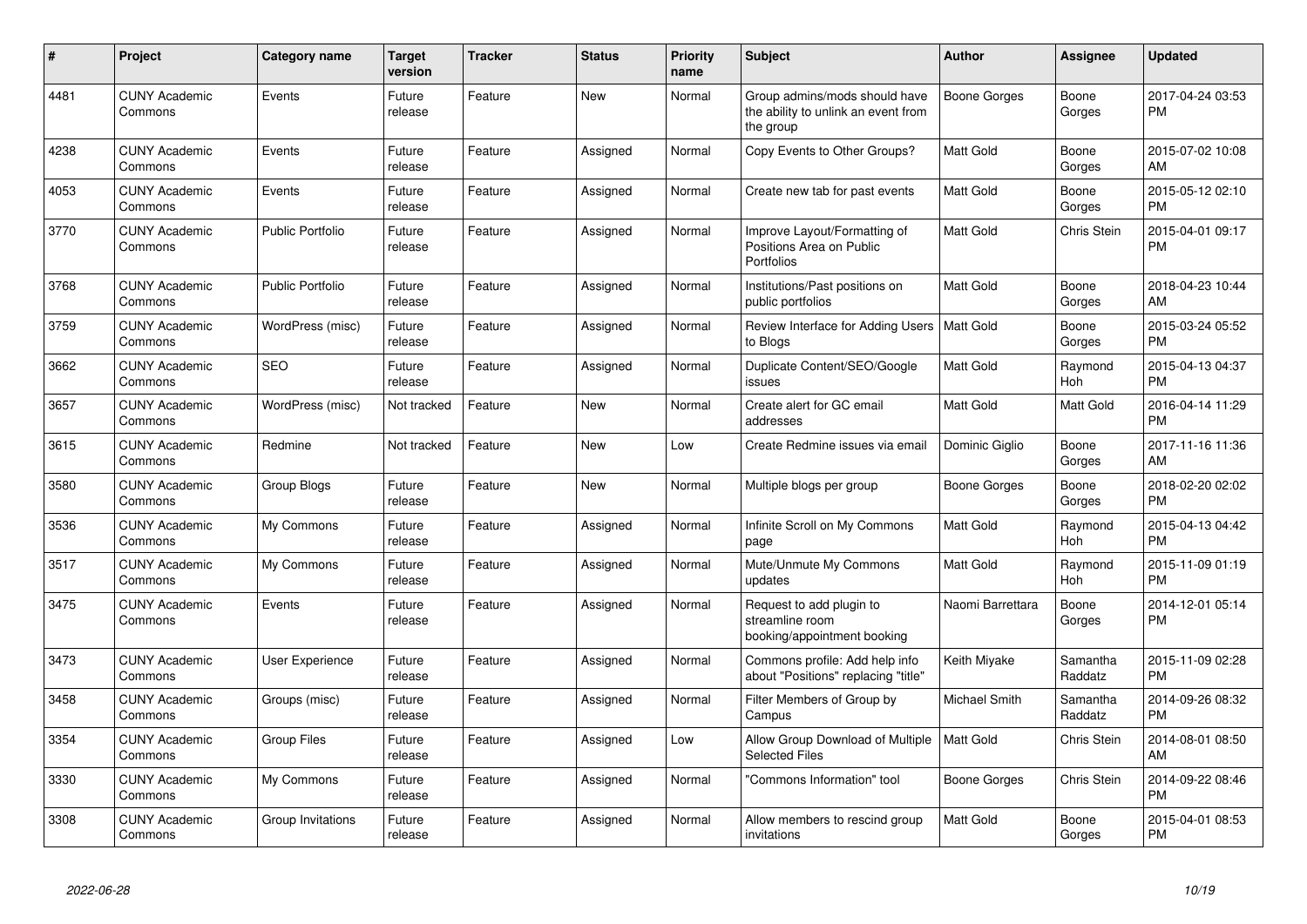| #    | <b>Project</b>                  | Category name                  | <b>Target</b><br>version | <b>Tracker</b> | <b>Status</b>        | Priority<br>name | <b>Subject</b>                                                                 | <b>Author</b>       | Assignee              | <b>Updated</b>                |
|------|---------------------------------|--------------------------------|--------------------------|----------------|----------------------|------------------|--------------------------------------------------------------------------------|---------------------|-----------------------|-------------------------------|
| 3230 | <b>CUNY Academic</b><br>Commons | Internal Tools and<br>Workflow | Not tracked              | Feature        | Assigned             | High             | Scripts for quicker<br>provisioning/updating of<br>development environments    | Boone Gorges        | Boone<br>Gorges       | 2016-01-26 04:54<br><b>PM</b> |
| 3220 | <b>CUNY Academic</b><br>Commons | <b>Public Portfolio</b>        | Future<br>release        | Feature        | Assigned             | Normal           | Add indent/outdent option to<br>Formatting Buttons on Profile<br>Page          | Matt Gold           | Boone<br>Gorges       | 2014-05-21 10:39<br><b>PM</b> |
| 3193 | <b>CUNY Academic</b><br>Commons | Group Forums                   | Future<br>release        | Feature        | Assigned             | Normal           | bbPress 2.x dynamic roles and<br>RBE                                           | Boone Gorges        | Boone<br>Gorges       | 2014-09-30 01:30<br><b>PM</b> |
| 3192 | <b>CUNY Academic</b><br>Commons | Group Forums                   | Future<br>release        | Feature        | Assigned             | Normal           | Customizable forum views for<br>bbPress 2.x group forums                       | Boone Gorges        | Raymond<br><b>Hoh</b> | 2015-11-09 12:47<br><b>PM</b> |
| 3090 | <b>CUNY Academic</b><br>Commons | Twitter page                   | Future<br>release        | Feature        | Assigned             | Normal           | Prevent Retweets from showing<br>up on Commons twitter page                    | Matt Gold           | <b>Tahir Butt</b>     | 2016-10-24 11:31<br>AM        |
| 3080 | <b>CUNY Academic</b><br>Commons | <b>Group Files</b>             | Future<br>release        | Feature        | Assigned             | Low              | Create a system to keep track of<br>file changes                               | Matt Gold           | Boone<br>Gorges       | 2014-02-26 10:04<br><b>PM</b> |
| 3048 | <b>CUNY Academic</b><br>Commons | <b>Public Portfolio</b>        | Future<br>release        | Feature        | <b>New</b>           | Low              | Images for rich text profile fields                                            | Boone Gorges        | Boone<br>Gorges       | 2014-02-19 12:56<br><b>PM</b> |
| 3042 | <b>CUNY Academic</b><br>Commons | <b>Public Portfolio</b>        | Future<br>release        | Feature        | Assigned             | Normal           | Browsing member interests                                                      | Matt Gold           | Boone<br>Gorges       | 2015-03-21 09:04<br><b>PM</b> |
| 3002 | <b>CUNY Academic</b><br>Commons | Search                         | Future<br>release        | Feature        | Assigned             | Normal           | Overhaul CAC search by using<br>external search appliance                      | <b>Boone Gorges</b> | Boone<br>Gorges       | 2020-07-15 03:05<br><b>PM</b> |
| 2881 | <b>CUNY Academic</b><br>Commons | <b>Public Portfolio</b>        | Future<br>release        | Feature        | Assigned             | Normal           | Redesign the UX for Profiles                                                   | <b>Chris Stein</b>  | Chris Stein           | 2016-10-13 12:45<br><b>PM</b> |
| 2832 | <b>CUNY Academic</b><br>Commons | <b>Public Portfolio</b>        | Future<br>release        | Feature        | Assigned             | Normal           | Improve interface for (not)<br>auto-linking profile fields                     | <b>Boone Gorges</b> | Chris Stein           | 2015-01-05 08:52<br><b>PM</b> |
| 2754 | <b>CUNY Academic</b><br>Commons | Design                         | Future<br>release        | Feature        | Assigned             | Normal           | Determine strategy for CAC logo<br>handling in top header                      | Micki Kaufman       | Chris Stein           | 2015-01-05 08:53<br><b>PM</b> |
| 2753 | <b>CUNY Academic</b><br>Commons | <b>Public Portfolio</b>        | Future<br>release        | Feature        | New                  | Normal           | Create actual actual tagification in<br>academic interests and other<br>fields | Micki Kaufman       | Boone<br>Gorges       | 2015-01-05 08:52<br><b>PM</b> |
| 2610 | <b>CUNY Academic</b><br>Commons | Group Invitations              | Future<br>release        | Feature        | Assigned             | Low              | Request: Custom invitation<br>message to group invites                         | local admin         | Boone<br>Gorges       | 2015-11-09 06:13<br><b>PM</b> |
| 2577 | <b>NYCDH Community</b><br>Site  |                                |                          | Feature        | Assigned             | Low              | Investigate Potential to Add Links<br>to the Forum                             | <b>Mark Newton</b>  | Alex Gil              | 2013-05-16 09:40<br><b>PM</b> |
| 2574 | <b>NYCDH Community</b><br>Site  |                                |                          | Feature        | Assigned             | Normal           | Add Way to Upload Files to<br>Groups                                           | Mark Newton         | Raymond<br><b>Hoh</b> | 2013-05-18 07:46<br><b>PM</b> |
| 2573 | <b>NYCDH Community</b><br>Site  |                                |                          | Feature        | Reporter<br>Feedback | Normal           | Add dh_nyc twitter list feed to site                                           | Mark Newton         | <b>Matt Gold</b>      | 2013-05-16 11:42<br><b>PM</b> |
| 2571 | <b>NYCDH Community</b><br>Site  |                                |                          | Feature        | Assigned             | Normal           | Add Google custom search box to<br>homepage                                    | Mark Newton         | Raymond<br>Hoh        | 2013-05-18 07:49<br><b>PM</b> |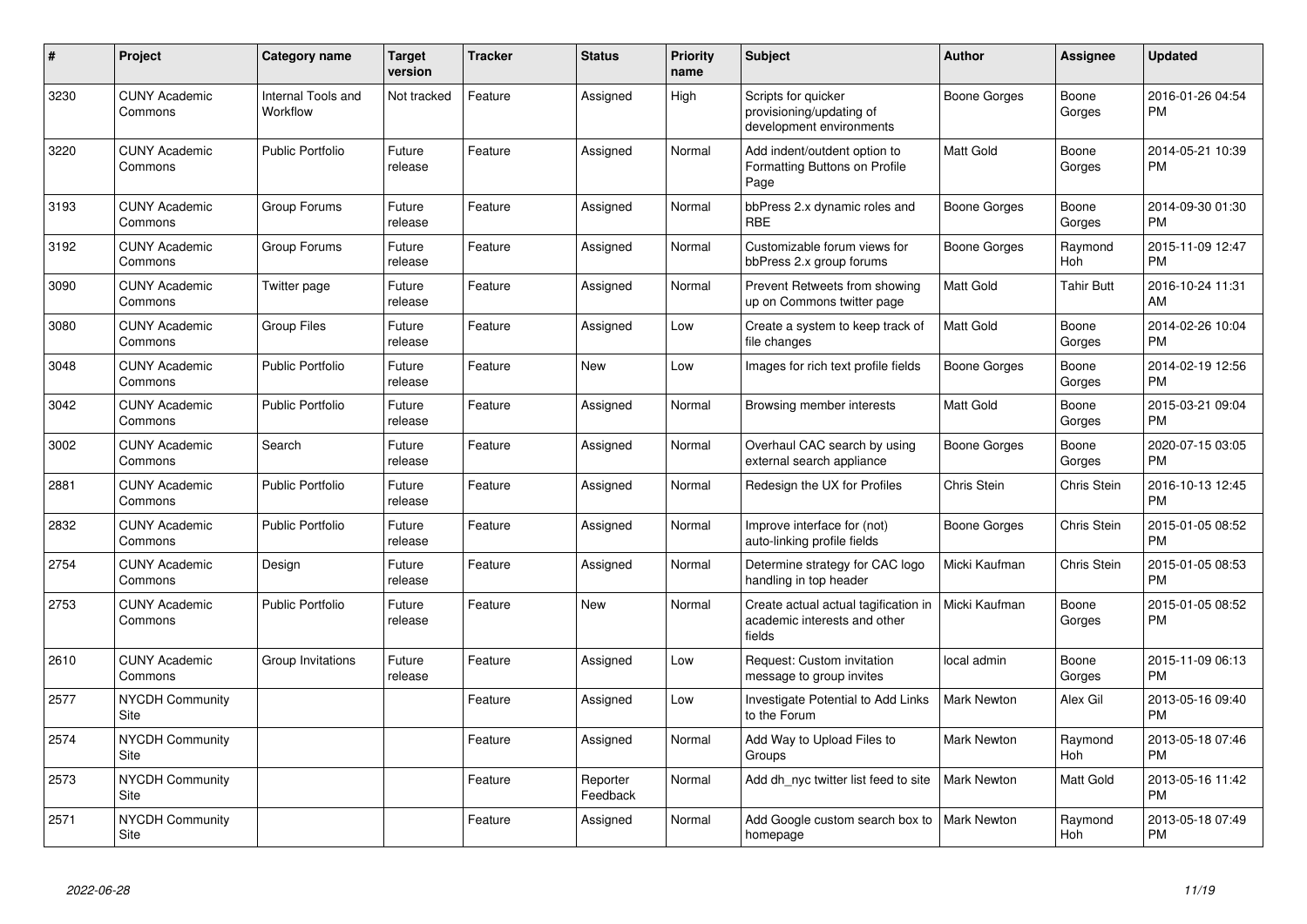| $\#$ | <b>Project</b>                  | Category name            | <b>Target</b><br>version | <b>Tracker</b> | <b>Status</b>        | Priority<br>name | <b>Subject</b>                                                               | Author              | Assignee            | <b>Updated</b>                |
|------|---------------------------------|--------------------------|--------------------------|----------------|----------------------|------------------|------------------------------------------------------------------------------|---------------------|---------------------|-------------------------------|
| 2523 | <b>CUNY Academic</b><br>Commons | <b>BuddyPress Docs</b>   | Future<br>release        | Feature        | Assigned             | Normal           | Allow Users to Upload Images to<br><b>BP</b> Docs                            | <b>Matt Gold</b>    | Boone<br>Gorges     | 2015-11-09 06:14<br><b>PM</b> |
| 2325 | <b>CUNY Academic</b><br>Commons | BuddyPress (misc)        | Future<br>release        | Feature        | Assigned             | Low              | Profile should have separate<br>fields for first/last names                  | local admin         | Boone<br>Gorges     | 2015-11-09 06:09<br><b>PM</b> |
| 2223 | <b>CUNY Academic</b><br>Commons | WordPress Plugins        | Future<br>release        | Feature        | Assigned             | Low              | Add Participad to the CUNY<br><b>Academic Commons</b>                        | Matt Gold           | Boone<br>Gorges     | 2014-09-17 10:03<br><b>PM</b> |
| 2013 | <b>CUNY Academic</b><br>Commons | <b>Public Portfolio</b>  | Future<br>release        | Feature        | Assigned             | Low              | Have Profile Privacy Options<br>show up only for filled-in fields            | Matt Gold           | Boone<br>Gorges     | 2015-11-09 06:09<br><b>PM</b> |
| 1983 | <b>CUNY Academic</b><br>Commons | Home Page                | Future<br>release        | Feature        | Assigned             | Low              | Media Library integration with<br>Featured Content plugin                    | Boone Gorges        | Dominic<br>Giglio   | 2014-03-17 10:34<br>AM        |
| 1888 | <b>CUNY Academic</b><br>Commons | Home Page                | Future<br>release        | Feature        | Assigned             | Normal           | Refactor BP MPO Activity Filter to<br>support proper pagination              | Sarah Morgano       | Boone<br>Gorges     | 2014-05-01 07:11<br><b>PM</b> |
| 1744 | <b>CUNY Academic</b><br>Commons | <b>BuddyPress Docs</b>   | Future<br>release        | Feature        | Assigned             | Normal           | Spreadsheet-style Docs                                                       | Boone Gorges        | Boone<br>Gorges     | 2015-11-09 06:13<br><b>PM</b> |
| 1562 | <b>CUNY Academic</b><br>Commons | <b>WordPress Plugins</b> | Future<br>release        | Feature        | Assigned             | Low              | Play with NYT Collaborative<br><b>Authoring Tool</b>                         | <b>Matt Gold</b>    | Boone<br>Gorges     | 2015-01-05 08:47<br><b>PM</b> |
| 1544 | <b>CUNY Academic</b><br>Commons | Groups (misc)            | Future<br>release        | Feature        | Reporter<br>Feedback | Normal           | Group Filtering and Sorting                                                  | Matt Gold           | Chris Stein         | 2019-03-01 02:25<br><b>PM</b> |
| 1508 | <b>CUNY Academic</b><br>Commons | WordPress (misc)         | Future<br>release        | Feature        | Assigned             | Normal           | Share login cookies across<br>mapped domains                                 | Boone Gorges        | Boone<br>Gorges     | 2012-07-02 12:12<br><b>PM</b> |
| 1460 | <b>CUNY Academic</b><br>Commons | Analytics                | Future<br>release        | Feature        | Assigned             | Normal           | Update System Report                                                         | <b>Brian Foote</b>  | Boone<br>Gorges     | 2015-11-09 06:13<br><b>PM</b> |
| 1456 | <b>CUNY Academic</b><br>Commons | Group Invitations        | Future<br>release        | Feature        | Reporter<br>Feedback | Low              | Invite to Group Button from Profile   Matt Gold<br>Field                     |                     | Samantha<br>Raddatz | 2015-11-09 05:59<br><b>PM</b> |
| 1423 | <b>CUNY Academic</b><br>Commons | BuddyPress (misc)        | Future<br>release        | Feature        | Assigned             | Low              | Show an avatar for pingback<br>comment activity items                        | Boone Gorges        | <b>Tahir Butt</b>   | 2016-10-24 12:03<br><b>PM</b> |
| 1422 | <b>CUNY Academic</b><br>Commons | <b>BuddyPress Docs</b>   | Future<br>release        | Feature        | Assigned             | Normal           | Make "created Doc" activity icons<br>non-mini                                | Boone Gorges        | Boone<br>Gorges     | 2015-11-09 05:48<br><b>PM</b> |
| 1417 | <b>CUNY Academic</b><br>Commons | <b>BuddyPress Docs</b>   | Future<br>release        | Feature        | Assigned             | Low              | <b>Bulk actions for BuddyPress Docs</b>                                      | <b>Boone Gorges</b> | Boone<br>Gorges     | 2016-10-17 10:41<br><b>PM</b> |
| 1192 | <b>CUNY Academic</b><br>Commons | Group Files              | Future<br>release        | Feature        | Assigned             | Low              | When posting group files, allow<br>users to add a category without<br>saving | <b>Matt Gold</b>    | Raymond<br>Hoh      | 2015-11-09 05:53<br><b>PM</b> |
| 1167 | <b>CUNY Academic</b><br>Commons | <b>Email Invitations</b> | Future<br>release        | Feature        | <b>New</b>           | Low              | Allow email invitations to be<br>resent                                      | Boone Gorges        | Boone<br>Gorges     | 2015-11-12 12:53<br>AM        |
| 1166 | <b>CUNY Academic</b><br>Commons | <b>Email Invitations</b> | Future<br>release        | Feature        | <b>New</b>           | Low              | Better organizational tools for<br>Sent Invites                              | Boone Gorges        | Boone<br>Gorges     | 2015-11-09 06:02<br><b>PM</b> |
| 1165 | <b>CUNY Academic</b><br>Commons | <b>Email Invitations</b> | Future<br>release        | Feature        | Assigned             | Low              | Allow saved lists of invitees under<br>Send Invites                          | <b>Boone Gorges</b> | Boone<br>Gorges     | 2015-11-09 06:03<br><b>PM</b> |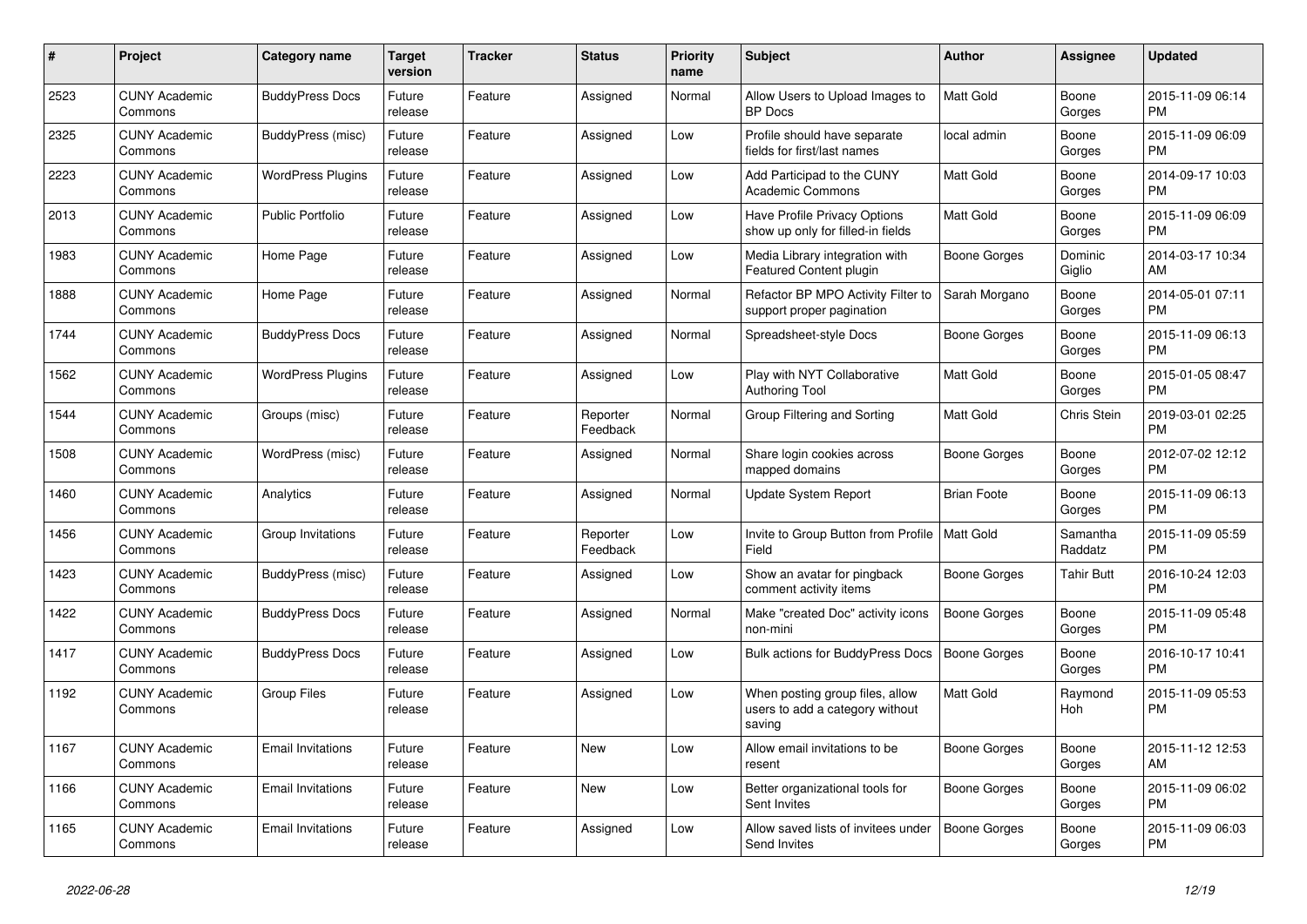| $\pmb{\#}$ | <b>Project</b>                  | Category name            | <b>Target</b><br>version | Tracker | <b>Status</b> | <b>Priority</b><br>name | <b>Subject</b>                                                       | <b>Author</b>       | <b>Assignee</b>     | <b>Updated</b>                |
|------------|---------------------------------|--------------------------|--------------------------|---------|---------------|-------------------------|----------------------------------------------------------------------|---------------------|---------------------|-------------------------------|
| 1105       | <b>CUNY Academic</b><br>Commons | WordPress (misc)         | Future<br>release        | Feature | Assigned      | Normal                  | Rephrase Blog Privacy Options                                        | <b>Matt Gold</b>    | Samantha<br>Raddatz | 2015-11-09 06:19<br><b>PM</b> |
| 940        | <b>CUNY Academic</b><br>Commons | Redmine                  | Future<br>release        | Feature | Assigned      | Low                     | Communication with users after<br>releases                           | <b>Matt Gold</b>    | Dominic<br>Giglio   | 2012-09-09 04:36<br><b>PM</b> |
| 658        | <b>CUNY Academic</b><br>Commons | WordPress Plugins        | Future<br>release        | Feature | Assigned      | Normal                  | Rebulid Sitewide Tag Suggestion                                      | Matt Gold           | Boone<br>Gorges     | 2015-01-05 08:47<br><b>PM</b> |
| 653        | <b>CUNY Academic</b><br>Commons | Group Blogs              | Future<br>release        | Feature | Assigned      | Normal                  | Redesign Integration of Groups<br>and Blogs                          | Matt Gold           | Samantha<br>Raddatz | 2015-11-09 05:40<br><b>PM</b> |
| 635        | <b>CUNY Academic</b><br>Commons | BuddyPress (misc)        | Future<br>release        | Feature | Assigned      | Normal                  | Big Blue Button -<br>Videoconferencing in Groups and<br><b>Blogs</b> | <b>Matt Gold</b>    | Boone<br>Gorges     | 2011-03-14 03:24<br><b>PM</b> |
| 618        | <b>CUNY Academic</b><br>Commons | <b>BuddyPress Docs</b>   | Future<br>release        | Feature | Assigned      | Normal                  | BuddyPress Docs: export formats                                      | <b>Boone Gorges</b> | Boone<br>Gorges     | 2015-11-09 05:38<br><b>PM</b> |
| 599        | <b>CUNY Academic</b><br>Commons | BuddyPress (misc)        | Future<br>release        | Feature | Assigned      | Normal                  | Consider adding rating plugins for<br><b>BuddyPress/BBPress</b>      | <b>Matt Gold</b>    | Boone<br>Gorges     | 2011-08-22 06:50<br><b>PM</b> |
| 585        | <b>CUNY Academic</b><br>Commons | Group Forums             | Future<br>release        | Feature | Assigned      | Normal                  | Merge Forum Topics                                                   | Sarah Morgano       | Boone<br>Gorges     | 2011-07-06 04:11<br><b>PM</b> |
| 554        | <b>CUNY Academic</b><br>Commons | BuddyPress (misc)        | Future<br>release        | Feature | Assigned      | Normal                  | Add Trackback notifications to<br>site-wide activity feed            | <b>Matt Gold</b>    | Boone<br>Gorges     | 2015-11-09 06:19<br><b>PM</b> |
| 519        | <b>CUNY Academic</b><br>Commons | <b>BuddyPress Docs</b>   | Future<br>release        | Feature | Assigned      | Low                     | TOC for individual docs - for new<br>BP "wiki-like" plugin           | scott voth          | Boone<br>Gorges     | 2015-11-09 05:54<br><b>PM</b> |
| 500        | <b>CUNY Academic</b><br>Commons | BuddyPress (misc)        | Future<br>release        | Feature | Assigned      | Normal                  | Export Group Data                                                    | Matt Gold           | Boone<br>Gorges     | 2010-12-19 12:09<br><b>PM</b> |
| 497        | <b>CUNY Academic</b><br>Commons | <b>WordPress Plugins</b> | Future<br>release        | Feature | Assigned      | Normal                  | Drag and Drop Ordering on<br><b>Gallery Post Plugin</b>              | Matt Gold           | Ron Rennick         | 2015-11-09 06:18<br><b>PM</b> |
| 481        | <b>CUNY Academic</b><br>Commons | Groups (misc)            | Future<br>release        | Feature | Assigned      | Normal                  | ability to archive inactive groups<br>and blogs                      | Michael Mandiberg   | Samantha<br>Raddatz | 2015-11-09 05:56<br><b>PM</b> |
| 435        | <b>CUNY Academic</b><br>Commons | BuddyPress (misc)        | Future<br>release        | Feature | Assigned      | Normal                  | Include Avatar Images in Forum<br><b>Post Notification Emails</b>    | Matt Gold           | Boone<br>Gorges     | 2010-12-08 12:40<br><b>PM</b> |
| 412        | <b>CUNY Academic</b><br>Commons | <b>WordPress Themes</b>  | Future<br>release        | Feature | Assigned      | Normal                  | <b>Featured Themes</b>                                               | <b>Matt Gold</b>    | Dominic<br>Giglio   | 2015-01-05 08:44<br><b>PM</b> |
| 377        | <b>CUNY Academic</b><br>Commons | BuddyPress (misc)        | Future<br>release        | Feature | Assigned      | Normal                  | Like buttons                                                         | <b>Matt Gold</b>    | Boone<br>Gorges     | 2010-11-16 05:13<br><b>PM</b> |
| 370        | <b>CUNY Academic</b><br>Commons | Registration             | Future<br>release        | Feature | Assigned      | High                    | <b>Guest Accounts</b>                                                | Matt Gold           | <b>Matt Gold</b>    | 2015-04-09 09:33<br><b>PM</b> |
| 365        | <b>CUNY Academic</b><br>Commons | WordPress (misc)         | Future<br>release        | Feature | Assigned      | Normal                  | <b>Create Mouseover Tooltips</b><br>throughout Site                  | <b>Matt Gold</b>    | Chris Stein         | 2015-11-09 06:18<br><b>PM</b> |
| 364        | <b>CUNY Academic</b><br>Commons | <b>WordPress Plugins</b> | Future<br>release        | Feature | <b>New</b>    | Normal                  | <b>Bulletin Board</b>                                                | <b>Matt Gold</b>    |                     | 2015-01-05 08:50<br><b>PM</b> |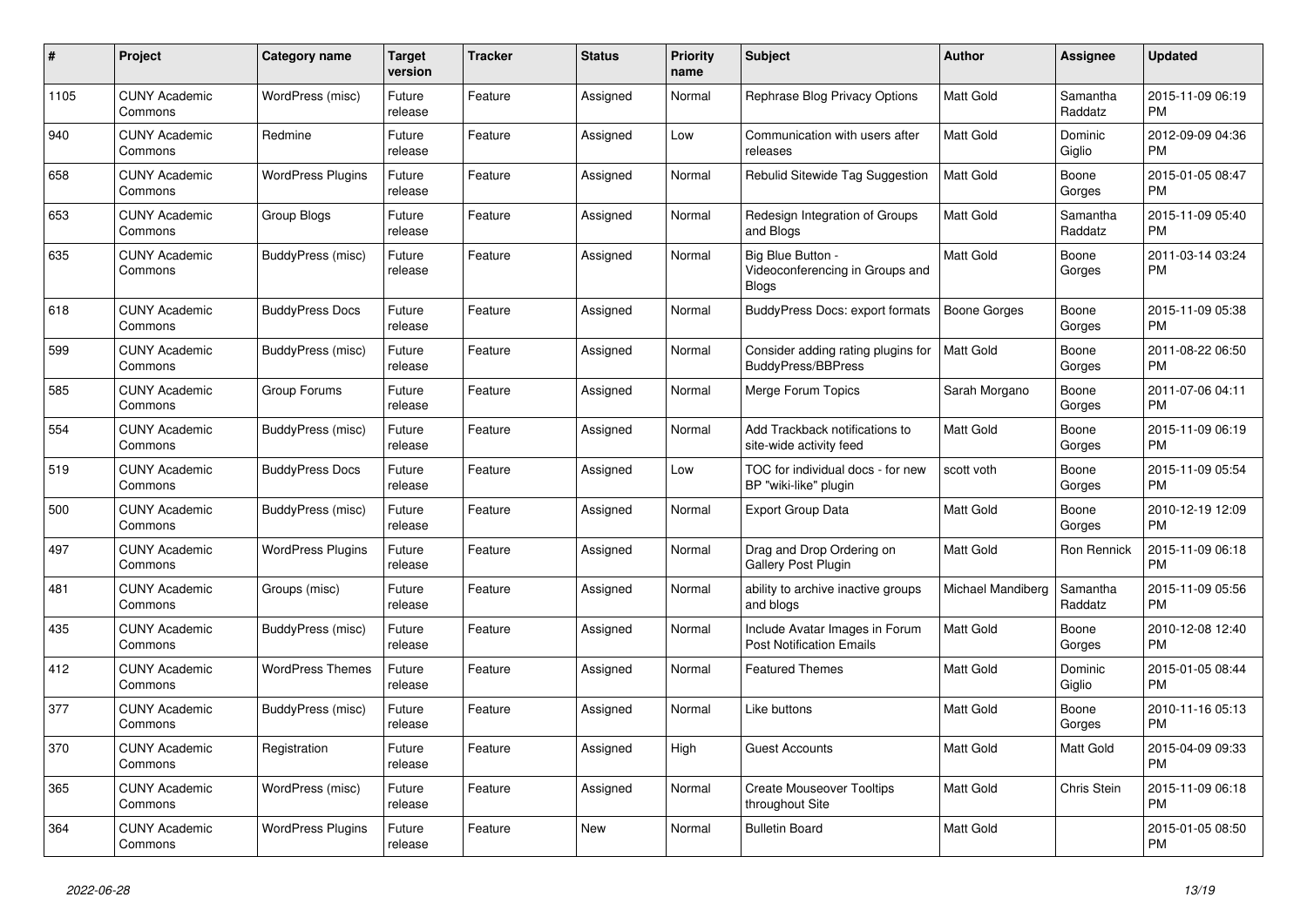| #     | Project                         | <b>Category name</b>       | Target<br>version | <b>Tracker</b> | <b>Status</b>                       | <b>Priority</b><br>name | Subject                                                                       | Author              | <b>Assignee</b>     | <b>Updated</b>                |
|-------|---------------------------------|----------------------------|-------------------|----------------|-------------------------------------|-------------------------|-------------------------------------------------------------------------------|---------------------|---------------------|-------------------------------|
| 333   | <b>CUNY Academic</b><br>Commons | <b>Email Notifications</b> | Future<br>release | Feature        | Assigned                            | Low                     | Delay Forum Notification Email<br>Delivery Until After Editing Period<br>Ends | Matt Gold           | Raymond<br>Hoh      | 2015-11-09 06:01<br><b>PM</b> |
| 310   | <b>CUNY Academic</b><br>Commons | BuddyPress (misc)          | Future<br>release | Feature        | Assigned                            | Low                     | <b>Friend Request Email</b>                                                   | <b>Matt Gold</b>    | Samantha<br>Raddatz | 2015-11-09 05:08<br><b>PM</b> |
| 308   | <b>CUNY Academic</b><br>Commons | Registration               | Future<br>release | Feature        | New                                 | Normal                  | Group recommendations for<br>signup process                                   | <b>Boone Gorges</b> | Samantha<br>Raddatz | 2015-11-09 05:07<br><b>PM</b> |
| 287   | <b>CUNY Academic</b><br>Commons | WordPress (misc)           | Future<br>release | Feature        | Assigned                            | Normal                  | Create troubleshooting tool for<br>account sign-up                            | Matt Gold           | Boone<br>Gorges     | 2015-11-09 06:17<br><b>PM</b> |
| 58    | <b>CUNY Academic</b><br>Commons | BuddyPress (misc)          | Future<br>release | Feature        | Assigned                            | Low                     | Make member search sortable by<br>last name                                   | Roberta Brody       | Boone<br>Gorges     | 2010-08-26 02:38<br><b>PM</b> |
| 16291 | <b>CUNY Academic</b><br>Commons | Site cloning               | 2.0.2             | Support        | Staged for<br>Production<br>Release | Normal                  | Images coming up blank in Media<br>Library                                    | Marilyn Weber       | Raymond<br>Hoh      | 2022-06-23 08:28<br><b>PM</b> |
| 16110 | <b>CUNY Academic</b><br>Commons |                            |                   | Support        | Reporter<br>Feedback                | Normal                  | remove Creative Commons<br>license from pages?                                | Marilyn Weber       | Raymond<br>Hoh      | 2022-05-17 06:11<br><b>PM</b> |
| 16099 | <b>CUNY Academic</b><br>Commons |                            |                   | Support        | Reporter<br>Feedback                | Normal                  | request for Newsletter Glue                                                   | Marilyn Weber       |                     | 2022-05-13 12:14<br><b>PM</b> |
| 15978 | <b>CUNY Academic</b><br>Commons | WordPress - Media          | 2.0.2             | Support        | Reporter<br>Feedback                | Normal                  | tex files?                                                                    | Marilyn Weber       | Raymond<br>Hoh      | 2022-06-14 11:36<br>AM        |
| 15816 | <b>CUNY Academic</b><br>Commons |                            | Not tracked       | Support        | New                                 | Normal                  | slow loading at SPS                                                           | Marilyn Weber       |                     | 2022-04-05 01:26<br><b>PM</b> |
| 15767 | <b>CUNY Academic</b><br>Commons | WordPress (misc)           |                   | Support        | New                                 | Normal                  | Site loading slowly                                                           | scott voth          | Boone<br>Gorges     | 2022-04-04 08:56<br><b>PM</b> |
| 15685 | <b>CUNY Academic</b><br>Commons |                            |                   | Support        | New                                 | High                    | problem with chrome?                                                          | Marilyn Weber       |                     | 2022-04-25 03:40<br>PM        |
| 15655 | <b>CUNY Academic</b><br>Commons |                            | 2.0.2             | Support        | Reporter<br>Feedback                | Normal                  | Event Aggregator plugin?                                                      | Marilyn Weber       |                     | 2022-06-14 11:36<br>AM        |
| 15565 | <b>CUNY Academic</b><br>Commons |                            |                   | Support        | New                                 | Normal                  | Events - send updates to an email   Marilyn Weber<br>listserv                 |                     |                     | 2022-03-10 01:06<br><b>PM</b> |
| 15370 | <b>CUNY Academic</b><br>Commons |                            |                   | Support        | Reporter<br>Feedback                | Normal                  | All-in-One Event Calendar?                                                    | Marilyn Weber       |                     | 2022-02-17 11:03<br>AM        |
| 15260 | <b>CUNY Academic</b><br>Commons |                            |                   | Support        | Reporter<br>Feedback                | Normal                  | Diacritical markings   European<br>Stages                                     | Marilyn Weber       |                     | 2022-02-04 08:16<br>AM        |
| 15176 | <b>CUNY Academic</b><br>Commons |                            | Not tracked       | Support        | Reporter<br>Feedback                | Normal                  | Archiving Q Writing & Old<br>Wordpress Sites on the Commons                   | Laurie Hurson       |                     | 2022-02-08 10:28<br>AM        |
| 15169 | <b>CUNY Academic</b><br>Commons |                            | 2.0.2             | Support        | Reporter<br>Feedback                | Normal                  | new Prelude website zipfiles for<br>custom theme and other files.             | Marilyn Weber       |                     | 2022-06-14 11:36<br>AM        |
| 15045 | <b>CUNY Academic</b><br>Commons |                            |                   | Support        | New                                 | Normal                  | no result for KCeL in the search<br>box on the commons                        | Marilyn Weber       |                     | 2021-12-10 11:29<br>AM        |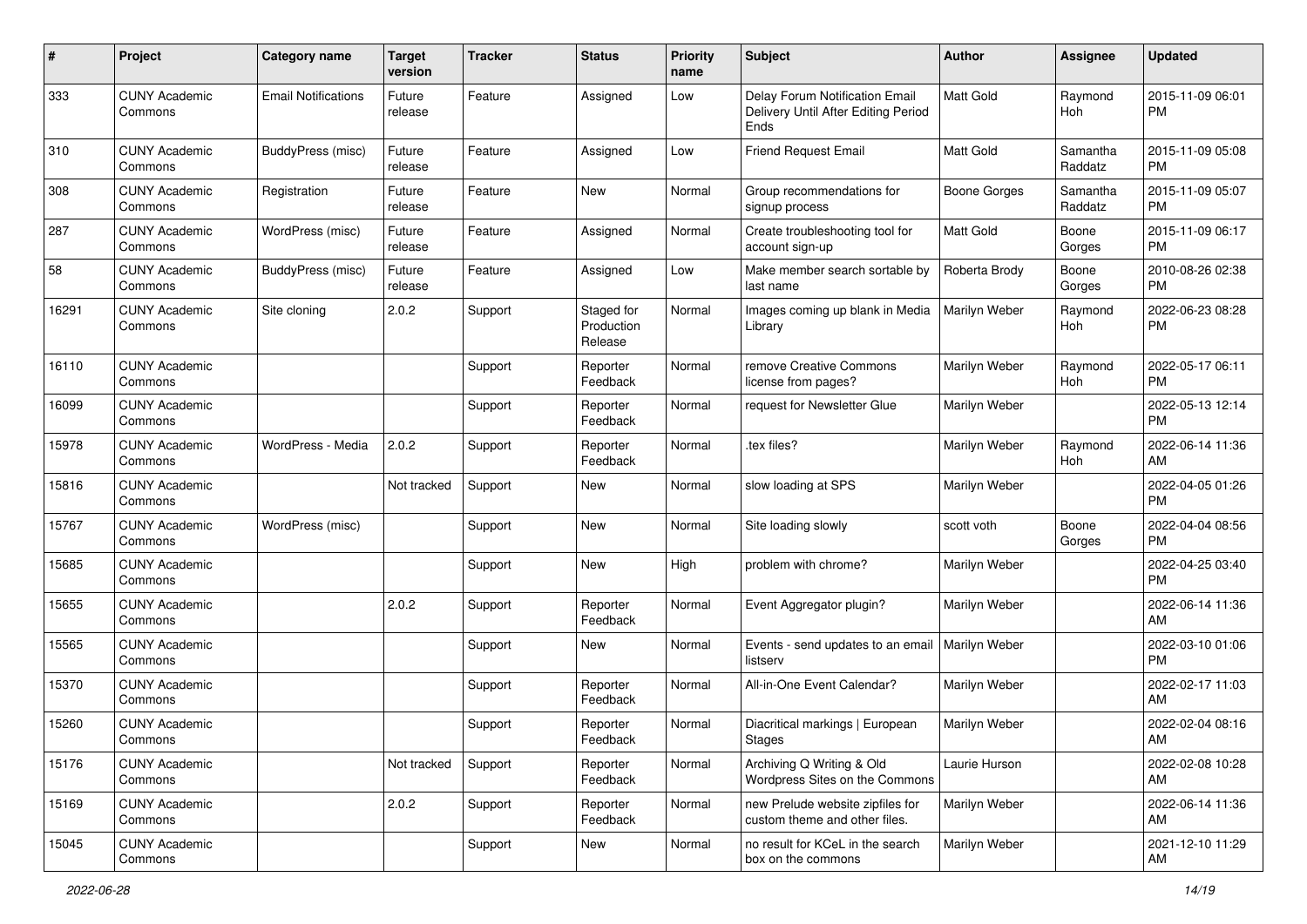| #     | Project                         | <b>Category name</b>     | Target<br>version | <b>Tracker</b> | <b>Status</b>        | <b>Priority</b><br>name | <b>Subject</b>                                                   | <b>Author</b>        | <b>Assignee</b>       | <b>Updated</b>                |
|-------|---------------------------------|--------------------------|-------------------|----------------|----------------------|-------------------------|------------------------------------------------------------------|----------------------|-----------------------|-------------------------------|
| 14994 | <b>CUNY Academic</b><br>Commons | cdev.gc.cuny.edu         | Not tracked       | Support        | In Progress          | Normal                  | Clear Cache on CDEV                                              | scott voth           | Raymond<br>Hoh        | 2021-12-07 03:51<br><b>PM</b> |
| 14983 | <b>CUNY Academic</b><br>Commons | WordPress (misc)         | Not tracked       | Support        | Reporter<br>Feedback | Normal                  | 'Read More" tag not working                                      | Rebecca Krisel       | Raymond<br>Hoh        | 2021-11-23 01:17<br><b>PM</b> |
| 14911 | <b>CUNY Academic</b><br>Commons | <b>WordPress Themes</b>  | Not tracked       | Support        | <b>New</b>           | Normal                  | Twentytwentyone theme                                            | Marilyn Weber        |                       | 2021-10-28 10:37<br>AM        |
| 14900 | <b>CUNY Academic</b><br>Commons |                          | Not tracked       | Support        | Reporter<br>Feedback | Normal                  | previous theme?                                                  | Marilyn Weber        |                       | 2021-10-25 10:31<br>AM        |
| 14842 | <b>CUNY Academic</b><br>Commons |                          | Not tracked       | Support        | Reporter<br>Feedback | Normal                  | Question about widgets and block<br>editor                       | Gina Cherry          |                       | 2021-10-06 03:01<br><b>PM</b> |
| 14784 | <b>CUNY Academic</b><br>Commons |                          |                   | Support        | Reporter<br>Feedback | Normal                  | User report of logo problem when<br>using Customizer theme       | Marilyn Weber        |                       | 2021-09-17 10:25<br>AM        |
| 14538 | <b>CUNY Academic</b><br>Commons |                          | Not tracked       | Support        | Reporter<br>Feedback | Normal                  | <b>Weebly To Commons</b>                                         | Laurie Hurson        |                       | 2021-09-14 10:47<br>AM        |
| 14439 | <b>CUNY Academic</b><br>Commons | Spam/Spam<br>Prevention  | 2.0.2             | Support        | Assigned             | Normal                  | Aprroved comments held for<br>moderation                         | Laurie Hurson        | Raymond<br>Hoh        | 2022-06-14 11:36<br>AM        |
| 14398 | <b>CUNY Academic</b><br>Commons |                          | Not tracked       | Support        | Reporter<br>Feedback | Normal                  | Events plug-in notification<br>problem                           | Marilyn Weber        |                       | 2021-05-11 11:21<br>AM        |
| 14074 | <b>CUNY Academic</b><br>Commons | WordPress (misc)         | Not tracked       | Support        | Reporter<br>Feedback | Normal                  | page password protection<br>problem                              | Marilyn Weber        |                       | 2021-03-02 11:03<br>AM        |
| 13975 | <b>CUNY Academic</b><br>Commons | Social Paper             | Not tracked       | Support        | Reporter<br>Feedback | Normal                  | can't approve comments on Social  <br>Paper paper                | <b>Marilyn Weber</b> |                       | 2021-02-12 09:33<br>AM        |
| 13946 | <b>CUNY Academic</b><br>Commons | <b>WordPress Plugins</b> | 2.1.0             | Support        | Assigned             | Normal                  | Custom Embed handler For<br>OneDrive files                       | scott voth           | Raymond<br>Hoh        | 2022-05-26 10:46<br>AM        |
| 13286 | <b>CUNY Academic</b><br>Commons |                          | Not tracked       | Support        | New                  | Normal                  | problem connecting with<br>WordPress app                         | Marilyn Weber        | Raymond<br><b>Hoh</b> | 2020-09-08 11:16<br>AM        |
| 13255 | <b>CUNY Academic</b><br>Commons |                          | Not tracked       | Support        | Reporter<br>Feedback | Normal                  | Accessibility problems                                           | Marilyn Weber        |                       | 2020-09-01 05:48<br><b>PM</b> |
| 13034 | <b>CUNY Academic</b><br>Commons |                          | Not tracked       | Support        | Reporter<br>Feedback | Normal                  | a site is asking people to join the<br>Commons to get a download | Marilyn Weber        |                       | 2020-07-12 07:23<br>AM        |
| 12741 | <b>CUNY Academic</b><br>Commons | <b>WordPress Plugins</b> | Not tracked       | Support        | Reporter<br>Feedback | Normal                  | Tableau Public Viz Block                                         | Marilyn Weber        | Raymond<br>Hoh        | 2020-05-12 11:00<br>AM        |
| 12484 | <b>CUNY Academic</b><br>Commons |                          | Not tracked       | Support        | Reporter<br>Feedback | Normal                  | Sign up Code for COIL Course<br>starting in March                | Laurie Hurson        | <b>Matt Gold</b>      | 2020-03-02 02:26<br><b>PM</b> |
| 12382 | <b>CUNY Academic</b><br>Commons | Membership               | Not tracked       | Support        | <b>New</b>           | Normal                  | Email request change                                             | Marilyn Weber        | Marilyn<br>Weber      | 2020-02-06 12:56<br><b>PM</b> |
| 12352 | <b>CUNY Academic</b><br>Commons |                          | Not tracked       | Support        | <b>New</b>           | Normal                  | "posts list" page builder block<br>option                        | Marilyn Weber        |                       | 2020-02-03 01:29<br>PM        |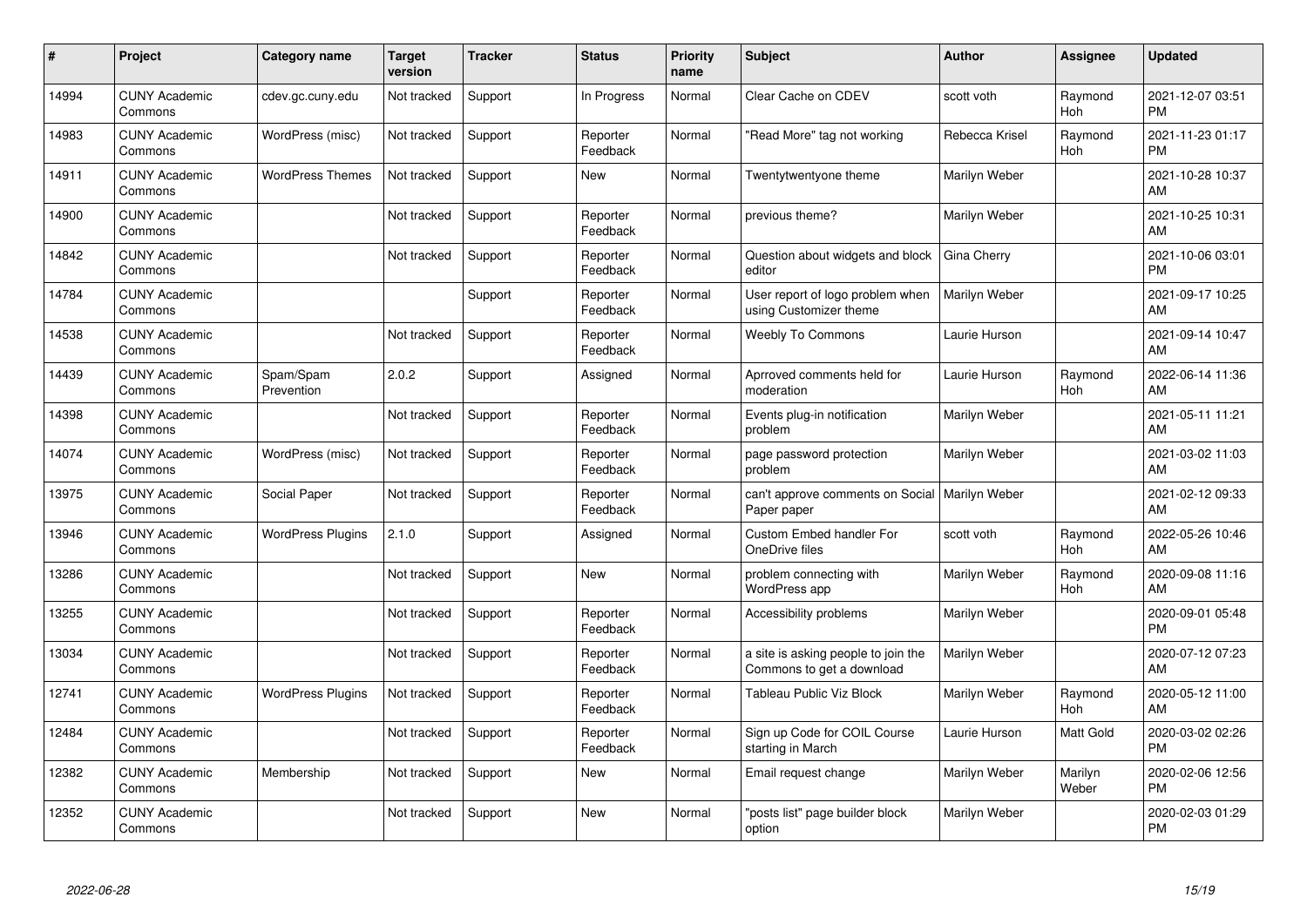| #     | Project                         | <b>Category name</b>      | Target<br>version | <b>Tracker</b> | <b>Status</b>        | <b>Priority</b><br>name | <b>Subject</b>                                                    | <b>Author</b>   | <b>Assignee</b>       | <b>Updated</b>                |
|-------|---------------------------------|---------------------------|-------------------|----------------|----------------------|-------------------------|-------------------------------------------------------------------|-----------------|-----------------------|-------------------------------|
| 12350 | <b>CUNY Academic</b><br>Commons | <b>Blogs (BuddyPress)</b> | Not tracked       | Support        | Reporter<br>Feedback | Normal                  | <b>URL</b> creation problem                                       | Marilyn Weber   |                       | 2020-02-03 11:27<br>AM        |
| 12328 | <b>CUNY Academic</b><br>Commons |                           | Not tracked       | Support        | <b>New</b>           | Normal                  | Sign up Code for Non-CUNY<br>Faculty                              | Laurie Hurson   |                       | 2020-01-28 10:25<br>AM        |
| 12247 | <b>CUNY Academic</b><br>Commons | Publicity                 | Not tracked       | Support        | New                  | Normal                  | <b>Screenshot of First Commons</b><br>Homepage                    | scott voth      | scott voth            | 2020-01-14 12:08<br><b>PM</b> |
| 12004 | <b>CUNY Academic</b><br>Commons |                           | Not tracked       | Support        | Reporter<br>Feedback | Normal                  | Notifications for spam blog<br>comments                           | Gina Cherry     | Raymond<br><b>Hoh</b> | 2019-11-01 12:05<br><b>PM</b> |
| 11883 | <b>CUNY Academic</b><br>Commons | Help/Codex                | Not tracked       | Support        | <b>New</b>           | Normal                  | Need Embedding Help Page<br>Update (Tableau)                      | Anthony Wheeler | scott voth            | 2019-09-24 08:49<br>AM        |
| 11848 | <b>CUNY Academic</b><br>Commons |                           | Not tracked       | Support        | Hold                 | Normal                  | a Dean of Faculty wants to share<br>a large file                  | Marilyn Weber   |                       | 2019-09-24 08:44<br>AM        |
| 11788 | <b>CUNY Academic</b><br>Commons | <b>WordPress Plugins</b>  | Future<br>release | Support        | Reporter<br>Feedback | Normal                  | Plugin Request - Browse Aloud                                     | scott voth      |                       | 2019-09-24 08:42<br>AM        |
| 11787 | <b>CUNY Academic</b><br>Commons |                           | Not tracked       | Support        | Reporter<br>Feedback | Normal                  | automated comments notifications<br>on ZenDesk                    | Marilyn Weber   |                       | 2019-08-26 06:18<br><b>PM</b> |
| 11771 | <b>CUNY Academic</b><br>Commons |                           | Not tracked       | Support        | Reporter<br>Feedback | Normal                  | post displays in sections                                         | Marilyn Weber   |                       | 2019-08-20 10:34<br>AM        |
| 11624 | <b>CUNY Academic</b><br>Commons | WordPress (misc)          | Not tracked       | Support        | <b>New</b>           | Normal                  | Change pages into posts or swap<br>database for a Commons site?   | Stephen Klein   | Raymond<br>Hoh        | 2019-07-09 11:04<br>AM        |
| 11545 | <b>CUNY Academic</b><br>Commons | <b>WordPress Plugins</b>  | Not tracked       | Support        | New                  | Normal                  | Twitter searches in WordPress                                     | Gina Cherry     | Matt Gold             | 2019-09-23 01:03<br><b>PM</b> |
| 11519 | <b>CUNY Academic</b><br>Commons |                           | Not tracked       | Support        | Assigned             | Normal                  | comment option not appearing                                      | Marilyn Weber   |                       | 2019-09-24 10:28<br>AM        |
| 11509 | <b>CUNY Academic</b><br>Commons |                           | Not tracked       | Support        | Reporter<br>Feedback | Normal                  | deleted Page causing a Menu<br>problem?                           | Marilyn Weber   |                       | 2019-06-04 09:54<br>AM        |
| 11496 | <b>CUNY Academic</b><br>Commons | <b>Public Portfolio</b>   | 1.15.2            | Support        | <b>New</b>           | Normal                  | Replace Twitter Icon on Member<br>Portfolio page                  | scott voth      | Boone<br>Gorges       | 2019-06-06 01:03<br><b>PM</b> |
| 11493 | <b>CUNY Academic</b><br>Commons | Domain Mapping            | Not tracked       | Support        | Reporter<br>Feedback | Normal                  | Domain Mapping Request - Talia<br>Schaffer                        | scott voth      | Matt Gold             | 2019-08-06 08:39<br>AM        |
| 11449 | <b>CUNY Academic</b><br>Commons | WordPress - Media         | Not tracked       | Support        | Reporter<br>Feedback | Normal                  | Cloning Media Library for JITP<br>from Staging to Production Site | Patrick DeDauw  | Boone<br>Gorges       | 2019-05-13 12:00<br><b>PM</b> |
| 11386 | <b>CUNY Academic</b><br>Commons | WordPress - Media         | Not tracked       | Support        | Reporter<br>Feedback | Normal                  | disappearing images                                               | scott voth      | Boone<br>Gorges       | 2019-05-14 10:32<br>AM        |
| 11149 | <b>CUNY Academic</b><br>Commons |                           | Not tracked       | Support        | Reporter<br>Feedback | Normal                  | comments getting blocked                                          | Marilyn Weber   | Raymond<br>Hoh        | 2019-03-26 11:40<br>AM        |
| 10982 | <b>CUNY Academic</b><br>Commons | Domain Mapping            | Not tracked       | Support        | Reporter<br>Feedback | Normal                  | <b>CNAME</b> question                                             | scott voth      |                       | 2019-01-22 04:29<br>PM        |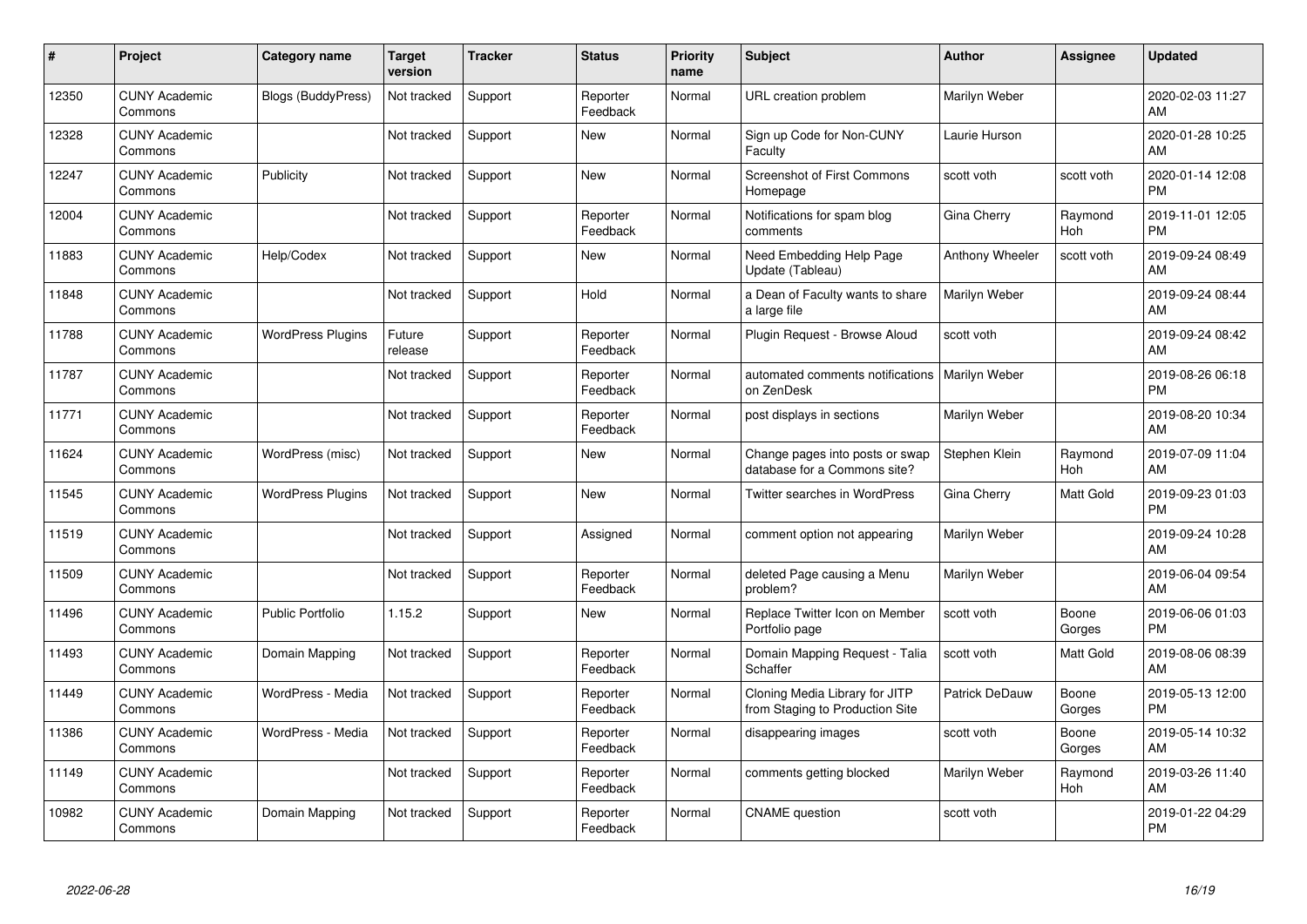| #     | Project                         | <b>Category name</b>     | <b>Target</b><br>version | <b>Tracker</b> | <b>Status</b>        | <b>Priority</b><br>name | Subject                                                                            | Author           | <b>Assignee</b>     | <b>Updated</b>                |
|-------|---------------------------------|--------------------------|--------------------------|----------------|----------------------|-------------------------|------------------------------------------------------------------------------------|------------------|---------------------|-------------------------------|
| 10839 | <b>CUNY Academic</b><br>Commons | About page               | Not tracked              | Support        | <b>New</b>           | Normal                  | <b>Mission Statement Needs</b><br>Revision                                         | scott voth       | Matt Gold           | 2018-12-26 10:58<br>AM        |
| 10657 | <b>CUNY Academic</b><br>Commons |                          | Not tracked              | Support        | Reporter<br>Feedback | Normal                  | child theme problems                                                               | Marilyn Weber    |                     | 2018-11-08 01:19<br><b>PM</b> |
| 10273 | <b>CUNY Academic</b><br>Commons | Registration             | Not tracked              | Support        | Reporter<br>Feedback | Normal                  | users combining CF and campus<br>address                                           | Marilyn Weber    |                     | 2019-09-18 10:58<br>AM        |
| 9941  | <b>CUNY Academic</b><br>Commons | Wiki                     | Not tracked              | Support        | Assigned             | Normal                  | Wiki functionality                                                                 | <b>Matt Gold</b> | Boone<br>Gorges     | 2018-06-26 10:57<br>AM        |
| 9729  | <b>CUNY Academic</b><br>Commons | <b>SEO</b>               | Not tracked              | Support        | <b>New</b>           | Normal                  | 503 Errors showing on<br>newlaborforum.cuny.edu                                    | Diane Krauthamer | Raymond<br>Hoh      | 2018-05-22 04:48<br><b>PM</b> |
| 9211  | <b>CUNY Academic</b><br>Commons | <b>WordPress Plugins</b> | Future<br>release        | Support        | Reporter<br>Feedback | Normal                  | Auto-Role Setting in Forum Plugin<br><b>Causing Some Confusion</b>                 | Luke Waltzer     | Boone<br>Gorges     | 2018-03-13 11:44<br>AM        |
| 9207  | <b>CUNY Academic</b><br>Commons |                          | Future<br>release        | Support        | Reporter<br>Feedback | Normal                  | display dashboards made in<br>Tableau?                                             | Marilyn Weber    | Boone<br>Gorges     | 2018-04-10 10:42<br>AM        |
| 8607  | <b>CUNY Academic</b><br>Commons |                          | Not tracked              | Support        | <b>New</b>           | Normal                  | Paypal?                                                                            | Marilyn Weber    | Matt Gold           | 2018-05-15 01:37<br><b>PM</b> |
| 5826  | <b>CUNY Academic</b><br>Commons | <b>WordPress Plugins</b> | Future<br>release        | Support        | Reporter<br>Feedback | Normal                  | <b>Remove Subscription Options</b><br>plugin from directory                        | Sarah Morgano    | Sarah<br>Morgano    | 2016-10-21 04:14<br><b>PM</b> |
| 4986  | <b>CUNY Academic</b><br>Commons | ZenDesk                  | Not tracked              | Support        | Assigned             | Normal                  | Prepare documentation for<br>Zendesk re web widget                                 | Matt Gold        | Samantha<br>Raddatz | 2016-02-25 03:09<br><b>PM</b> |
| 4070  | <b>CUNY Academic</b><br>Commons | Analytics                | Not tracked              | Support        | Assigned             | Normal                  | Request for JITP site analytics                                                    | <b>Matt Gold</b> | Seth Persons        | 2016-02-23 03:09<br><b>PM</b> |
| 3492  | <b>CUNY Academic</b><br>Commons | <b>WordPress Themes</b>  | Future<br>release        | Support        | Assigned             | Normal                  | Add CBOX theme to the<br>Commons                                                   | scott voth       | Raymond<br>Hoh      | 2014-10-08 05:55<br><b>PM</b> |
| 2175  | <b>CUNY Academic</b><br>Commons | WordPress (misc)         | Not tracked              | Support        | Assigned             | Normal                  | Subscibe 2 vs. Jetpack<br>subscription options                                     | local admin      | <b>Matt Gold</b>    | 2016-01-26 04:58<br><b>PM</b> |
| 636   | <b>CUNY Academic</b><br>Commons | WordPress (misc)         | Not tracked              | Support        | Assigned             | Normal                  | Create Lynda.com-like Table of<br>Contents for Prospective Tutorial<br>Screencasts | <b>Matt Gold</b> | scott voth          | 2016-02-23 03:12<br><b>PM</b> |
| 12392 | <b>CUNY Academic</b><br>Commons | Help/Codex               | Not tracked              | Documentation  | <b>New</b>           | Normal                  | <b>Updates to Common Commons</b><br>Questions on Help Page                         | scott voth       | Margaret<br>Galvan  | 2020-02-11 10:53<br>AM        |
| 8666  | <b>CUNY Academic</b><br>Commons | Teaching                 | Not tracked              | Documentation  | Assigned             | Normal                  | Create Teaching on the<br>Commons Resource Page                                    | <b>Matt Gold</b> | Laurie Hurson       | 2019-09-23 03:16<br><b>PM</b> |
| 3565  | <b>CUNY Academic</b><br>Commons | My Commons               | Not tracked              | Documentation  | New                  | Normal                  | Load Newest inconsistencies                                                        | Chris Stein      | scott voth          | 2015-11-09 01:16<br>PM        |
| 3524  | <b>CUNY Academic</b><br>Commons | Documentation            | Not tracked              | Documentation  | Assigned             | Normal                  | Post describing all you can do<br>when starting up a new<br>blog/group             | Matt Gold        | scott voth          | 2014-10-04 12:56<br>PM        |
| 2666  | <b>CUNY Academic</b><br>Commons | About page               | Not tracked              | Documentation  | Assigned             | Normal                  | <b>Update About Text</b>                                                           | Chris Stein      | Luke Waltzer        | 2016-03-04 11:19<br>AM        |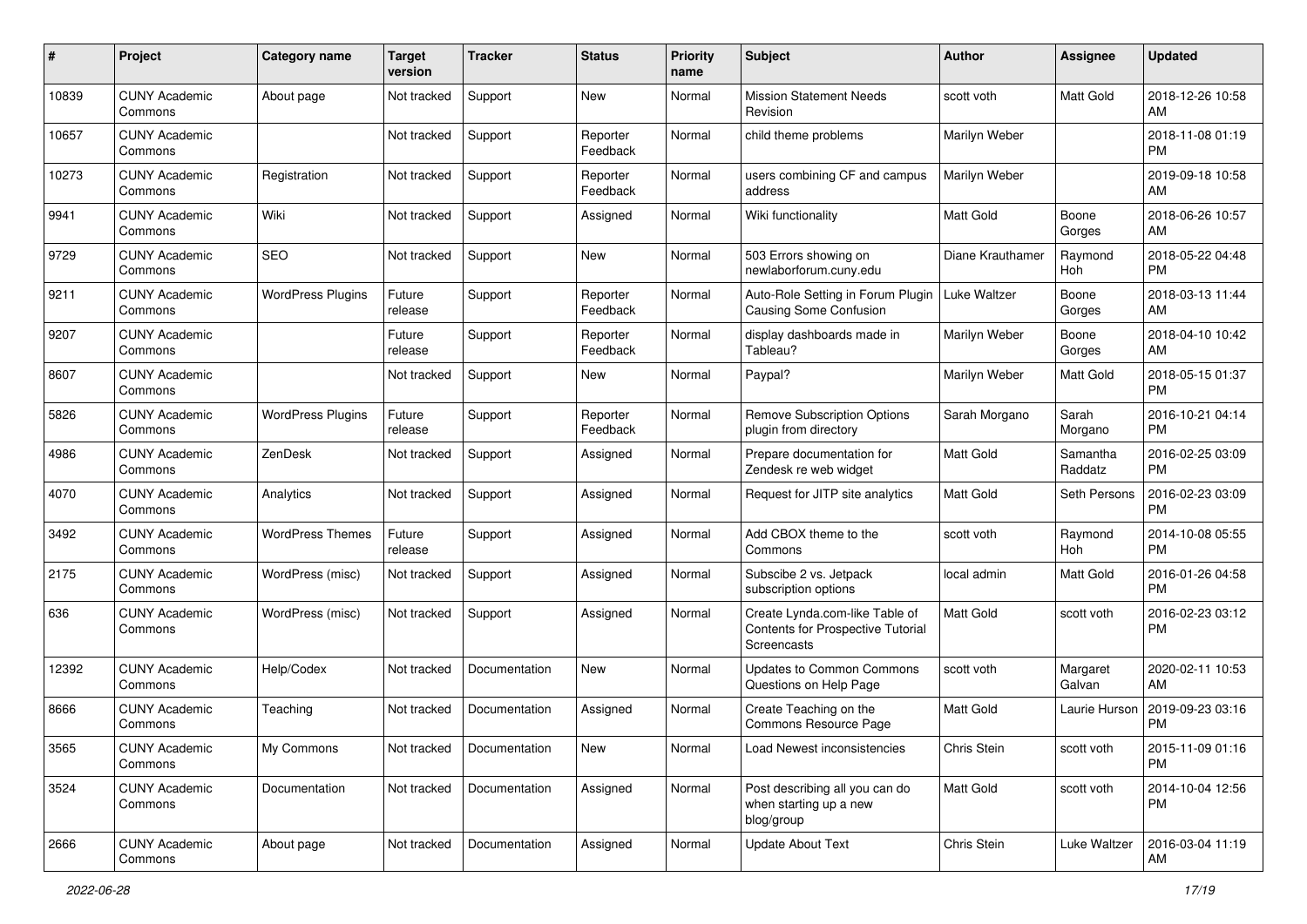| #     | Project                         | <b>Category name</b>        | <b>Target</b><br>version | <b>Tracker</b> | <b>Status</b>        | Priority<br>name | <b>Subject</b>                                                                       | <b>Author</b>       | <b>Assignee</b>     | <b>Updated</b>                |
|-------|---------------------------------|-----------------------------|--------------------------|----------------|----------------------|------------------|--------------------------------------------------------------------------------------|---------------------|---------------------|-------------------------------|
| 9015  | <b>CUNY Academic</b><br>Commons | Groups (misc)               | Not tracked              | Outreach       | Assigned             | Normal           | Email group admins the email<br>addresses of their groups                            | Matt Gold           | <b>Matt Gold</b>    | 2018-01-02 09:54<br>AM        |
| 3369  | <b>CUNY Academic</b><br>Commons | Reply By Email              | Not tracked              | Outreach       | Hold                 | Normal           | Release reply by email to WP<br>plugin directory                                     | Matt Gold           | Raymond<br>Hoh      | 2016-03-01 12:46<br><b>PM</b> |
| 14504 | <b>CUNY Academic</b><br>Commons |                             | Not tracked              | Publicity      | Reporter<br>Feedback | Normal           | Adding showcases to home page<br>menu                                                | Laurie Hurson       | Boone<br>Gorges     | 2022-01-19 03:26<br><b>PM</b> |
| 14475 | <b>CUNY Academic</b><br>Commons |                             | Not tracked              | Publicity      | <b>New</b>           | Normal           | <b>OER Showcase Page</b>                                                             | Laurie Hurson       | Laurie Hurson       | 2021-09-14 10:46<br>AM        |
| 11393 | <b>CUNY Academic</b><br>Commons |                             | Not tracked              | Publicity      | <b>New</b>           | Normal           | After 1.15 release, ceate a hero<br>slide and post about adding a site<br>to a group | scott voth          | Patrick<br>Sweeney  | 2019-05-14 10:32<br>AM        |
| 6665  | <b>CUNY Academic</b><br>Commons |                             | Not tracked              | Publicity      | <b>New</b>           | Normal           | Dead Link in 1.10 announcement<br>post                                               | Paige Dupont        | Stephen Real        | 2016-12-01 03:11<br><b>PM</b> |
| 6014  | <b>CUNY Academic</b><br>Commons | Publicity                   | Future<br>release        | Publicity      | Reporter<br>Feedback | Normal           | Google search listing                                                                | <b>Matt Gold</b>    | Boone<br>Gorges     | 2016-09-21 03:48<br><b>PM</b> |
| 5298  | <b>CUNY Academic</b><br>Commons |                             | Not tracked              | Publicity      | <b>New</b>           | Normal           | Survey Pop-Up Text                                                                   | Samantha Raddatz    | Samantha<br>Raddatz | 2016-03-22 12:27<br><b>PM</b> |
| 3511  | <b>CUNY Academic</b><br>Commons | Publicity                   | 1.7                      | Publicity      | Assigned             | Normal           | Social media for 1.7                                                                 | Micki Kaufman       | Sarah<br>Morgano    | 2014-10-14 03:32<br><b>PM</b> |
| 3510  | <b>CUNY Academic</b><br>Commons | Publicity                   | 1.7                      | Publicity      | Assigned             | Normal           | Post on the News Blog re: 'My<br>Commons'                                            | Micki Kaufman       | Sarah<br>Morgano    | 2014-10-15 11:18<br>AM        |
| 3509  | <b>CUNY Academic</b><br>Commons | Publicity                   | 1.7                      | Publicity      | <b>New</b>           | Normal           | Create 1.7 digital signage imagery                                                   | Micki Kaufman       | Marilyn<br>Weber    | 2014-10-01 12:40<br><b>PM</b> |
| 3506  | <b>CUNY Academic</b><br>Commons | Publicity                   | 1.7                      | Publicity      | <b>New</b>           | Normal           | Prepare 1.7 email messaging                                                          | Micki Kaufman       | Micki<br>Kaufman    | 2014-10-01 12:36<br><b>PM</b> |
| 2612  | <b>CUNY Academic</b><br>Commons |                             | Not tracked              | Publicity      | Assigned             | Normal           | Pinterest site for the Commons                                                       | local admin         | Sarah<br>Morgano    | 2016-03-04 11:19<br>AM        |
| 15210 | <b>CUNY Academic</b><br>Commons | Analytics                   | Not tracked              | Design/UX      | New                  | Normal           | Google Analytics improvements                                                        | Colin McDonald      | Boone<br>Gorges     | 2022-05-24 10:47<br>AM        |
| 11843 | <b>CUNY Academic</b><br>Commons | WordPress (misc)            | Future<br>release        | Design/UX      | New                  | Normal           | Tweaking the Gutenberg Editor<br>Interface                                           | Laurie Hurson       |                     | 2022-04-26 12:00<br><b>PM</b> |
| 10580 | <b>CUNY Academic</b><br>Commons | Information<br>Architecture | Future<br>release        | Design/UX      | <b>New</b>           | Normal           | Primary nav item review                                                              | <b>Boone Gorges</b> | Sara Cannon         | 2022-06-28 01:29<br><b>PM</b> |
| 10439 | <b>CUNY Academic</b><br>Commons | Design                      | 2.1.0                    | Design/UX      | <b>New</b>           | Normal           | <b>Create Style Guide for Commons</b>                                                | Sonja Leix          | Sara Cannon         | 2022-06-28 01:43<br><b>PM</b> |
| 7624  | <b>CUNY Academic</b><br>Commons | BuddyPress (misc)           | Future<br>release        | Design/UX      | <b>New</b>           | Normal           | <b>BP</b> Notifications                                                              | Luke Waltzer        | Paige Dupont        | 2017-02-08 10:43<br><b>PM</b> |
| 6392  | <b>CUNY Academic</b><br>Commons | Group Forums                | Future<br>release        | Design/UX      | Assigned             | Low              | Composition/Preview Panes in<br>Forum Posts                                          | Luke Waltzer        | Paige Dupont        | 2016-10-21 04:26<br><b>PM</b> |